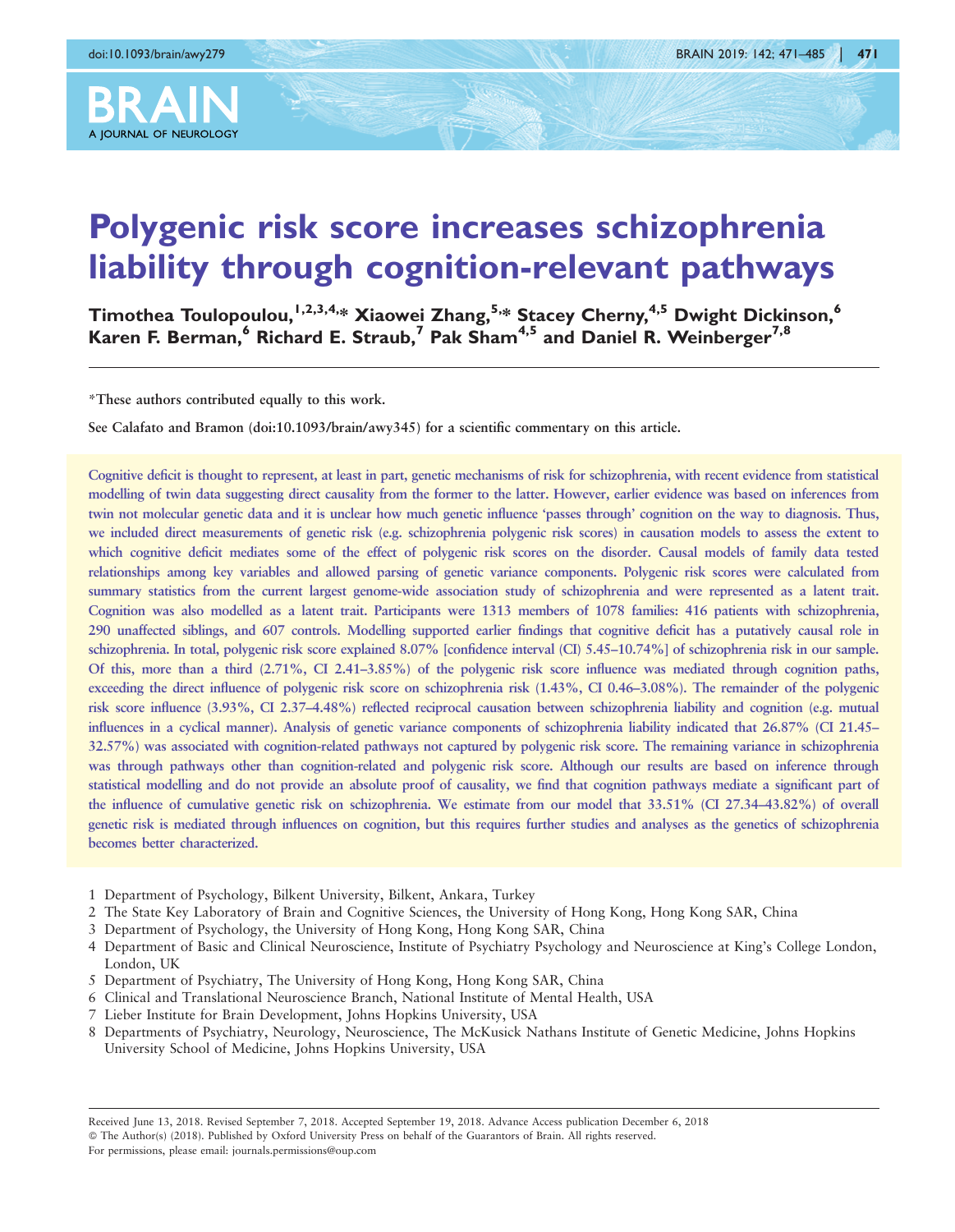#### 472 | BRAIN 2019: 142; 471–485 T. Toulopoulou et al.

Correspondence to: Timothea Toulopoulou, PhD

Department of Psychology, Bilkent University, Bilkent, 06800, Ankara, Turkey E-mail: ttoulopoulou@bilkent.edu.tr or timothea.toulopoulou@kcl.ac.uk

Correspondence may be addressed to: Pak Sham

The State Key Laboratory of Brain and Cognitive Sciences, the University of Hong Kong, Hong Kong SAR, China E-mail: pak.sham@hku.hk

Keywords: schizophrenia; cognition; polygenic risk scores; intermediate phenotypes; endophenotypes

Abbreviations: L-COG = cognition, latent; L-PRS = polygenic risk scores, latent; L-SZ = schizophrenia liability; PGC = Psychiatric Genomics Consortium; PRS = polygenic risk score; SNP = single nucleotide polymorphism

### Introduction

A wealth of evidence from adoption, family, and twin studies as well as from linkage and association studies confirms genetics contribute significantly to risk for schizophrenia [\(Sullivan](#page-13-0) et al., 2003b; [Lichtenstein](#page-13-0) et al., 2009; [Purcell](#page-13-0) et al.[, 2009](#page-13-0); Ripke et al.[, 2013](#page-13-0)). While earlier association studies resulted in few replicated findings, recent large-scale genome-wide association studies (GWAS), which allow for testing of millions of single nucleotide polymorphisms (SNPs) in the genome, have produced statistically robust results implicating over 100 independent risk loci across the genome [\(Schizophrenia Working Group of the Psychiatric](#page-13-0) [Genomics Consortium, 2014;](#page-13-0) Gandal et al.[, 2016\)](#page-12-0). Common SNPs appear to contribute the majority of interin-dividual variation in schizophrenia risk (Purcell et al.[, 2009;](#page-13-0) [Bergen and Petryshen, 2012;](#page-12-0) Ripke et al.[, 2013\)](#page-13-0), while copy number variants (CNVs), including rare de novo and inherited CNVs, contribute small increments in population risk variation despite larger effect sizes ([Manolio](#page-13-0) et al., [2009](#page-13-0); [Malhotra and Sebat, 2012](#page-13-0); Kotlar et al.[, 2015;](#page-13-0) [Genovese](#page-12-0) et al., 2016). The cumulative sum of risk associated alleles at common variants across the genome derived from the recent Psychiatric Genomic Consortium (PGC) genomewide association study, a so-called polygenic risk score (PRS), has been shown to account for  $\sim$ 7% of the variance in disease risk [\(Schizophrenia Working Group of the Psychiatric](#page-13-0) [Genomics Consortium, 2014](#page-13-0)).

One strategy that has been used to understand how riskassociated SNPs might affect brain function is to examine their relationship with measures of brain structure and function that are consistently altered in schizophrenia, and which may represent inherited biological mechanisms of risk (e.g. endophenotypes or intermediate phenotypes) (Flint [et al.](#page-12-0), [2014](#page-12-0); Glahn et al.[, 2014; Blokland](#page-12-0) et al., 2018). In this regard, numerous patient, family, twin, prospective, and high-risk studies have shown that schizophrenia is associated with deviations in cognition, in brain neurophysiology, and to a less consistent degree, structure [\(Friston and Frith, 1995;](#page-12-0) [Callicott](#page-12-0) et al., 2000; [Pantelis](#page-13-0) et al., 2003; [Bramon](#page-12-0) et al., [2004](#page-12-0); [Ragland](#page-13-0) et al., 2009; Olincy et al.[, 2010;](#page-13-0) [van den](#page-14-0) Heuvel et al.[, 2013;](#page-14-0) [Crossley](#page-12-0) et al., 2016). To the extent that these deviations are found in unaffected relatives, they have been considered as representing inherited neurobiological

risk rather than effects of the disease state [\(Goldberg](#page-12-0) *et al.*, [1995](#page-12-0); Gur et al.[, 2007](#page-12-0)a, b; Wood et al.[, 2008](#page-14-0); [Waters-](#page-14-0)[Metenier and Toulopoulou, 2010](#page-14-0), [2011](#page-14-0)a, [b](#page-13-0); [Owens](#page-13-0) et al., [2012](#page-13-0); [Millard](#page-13-0) et al., 2016).

One of the most consistently and robustly implicated intermediate phenotypes in schizophrenia is cognitive deficit [\(Schaefer](#page-13-0) et al., 2013; [Mark and Toulopoulou, 2016](#page-13-0)). Cognitive deficits associated with schizophrenia have been shown to be: (i) heritable and aggregate amongst unaffected family members of individuals with schizophrenia including parents and healthy siblings (Egan et al.[, 2001](#page-12-0)a; [Toulopoulou](#page-13-0) et al., 2003a, [b](#page-13-0); Gur et al.[, 2007](#page-12-0)b; [Calkins](#page-12-0) et al.[, 2013](#page-12-0); Zhang et al.[, 2016\)](#page-14-0); (ii) are more concordant among identical than non-identical schizophrenia twins who are discordant for the clinical disorder ([Cannon](#page-12-0)  $et \ al., 2000b; Toulopoulou et \ al., 2007); and (iii) are$  $et \ al., 2000b; Toulopoulou et \ al., 2007); and (iii) are$  $et \ al., 2000b; Toulopoulou et \ al., 2007); and (iii) are$  $et \ al., 2000b; Toulopoulou et \ al., 2007); and (iii) are$  $et \ al., 2000b; Toulopoulou et \ al., 2007); and (iii) are$ observed in children and adults who later develop schizophrenia [\(Cannon](#page-12-0) et al., 2000a; [Reichenberg](#page-13-0) et al., 2010; [Seidman](#page-13-0) et al., 2013; Meier et al.[, 2014;](#page-13-0) [Agnew-Blais](#page-12-0) et al., [2015\)](#page-12-0). Statistical modelling of twin and family data have further suggested a shared genetic link between cognition and schizophrenia risk, which has been extended by recent genetic association studies of schizophrenia PRSs and cog-nitive performance ([Toulopoulou](#page-13-0) et al., 2007, [2010](#page-13-0)b, [2015;](#page-14-0) Owens et al.[, 2011](#page-13-0)a, [b](#page-13-0); Fowler et al.[, 2012](#page-12-0); [McIntosh](#page-13-0) et al., 2013; [Walters](#page-14-0) et al., 2013; [Lencz](#page-13-0) et al., [2014;](#page-13-0) [Hatzimanolis](#page-12-0) et al., 2015; [Kauppi](#page-13-0) et al., 2015; [Germine](#page-12-0) et al., 2016; [Hagenaars](#page-12-0) et al., 2016; [Hubbard](#page-13-0) et al.[, 2016](#page-13-0); Liebers et al.[, 2016;](#page-13-0) Alloza et al.[, 2017](#page-12-0); [Cosgrove](#page-12-0) et al., 2017; [Rampino](#page-13-0) et al., 2017; [Ranlund](#page-13-0) et al.[, 2018\)](#page-13-0). In summary, this extensive literature suggests that cognitive deficit is reliably linked with inherited risk for schizophrenia and that it often predates the diagnosis.

Studies of genetic associations between schizophrenia and cognition, either based on molecular data or statistical modeming of twin and family samples, provide evidence of shared genetic influences but typically do not address causation. However, in a recent paper in a pan-European sample of twins with schizophrenia, [Toulopoulou](#page-14-0) et al. [\(2015\)](#page-14-0) sought to identify through statistical inference the direction of causation between the liability to schizophrenia and several candidate intermediate phenotypes. Using novel reciprocal causation models, we reported that cognitive deficits lay upstream of schizophrenia liability, with about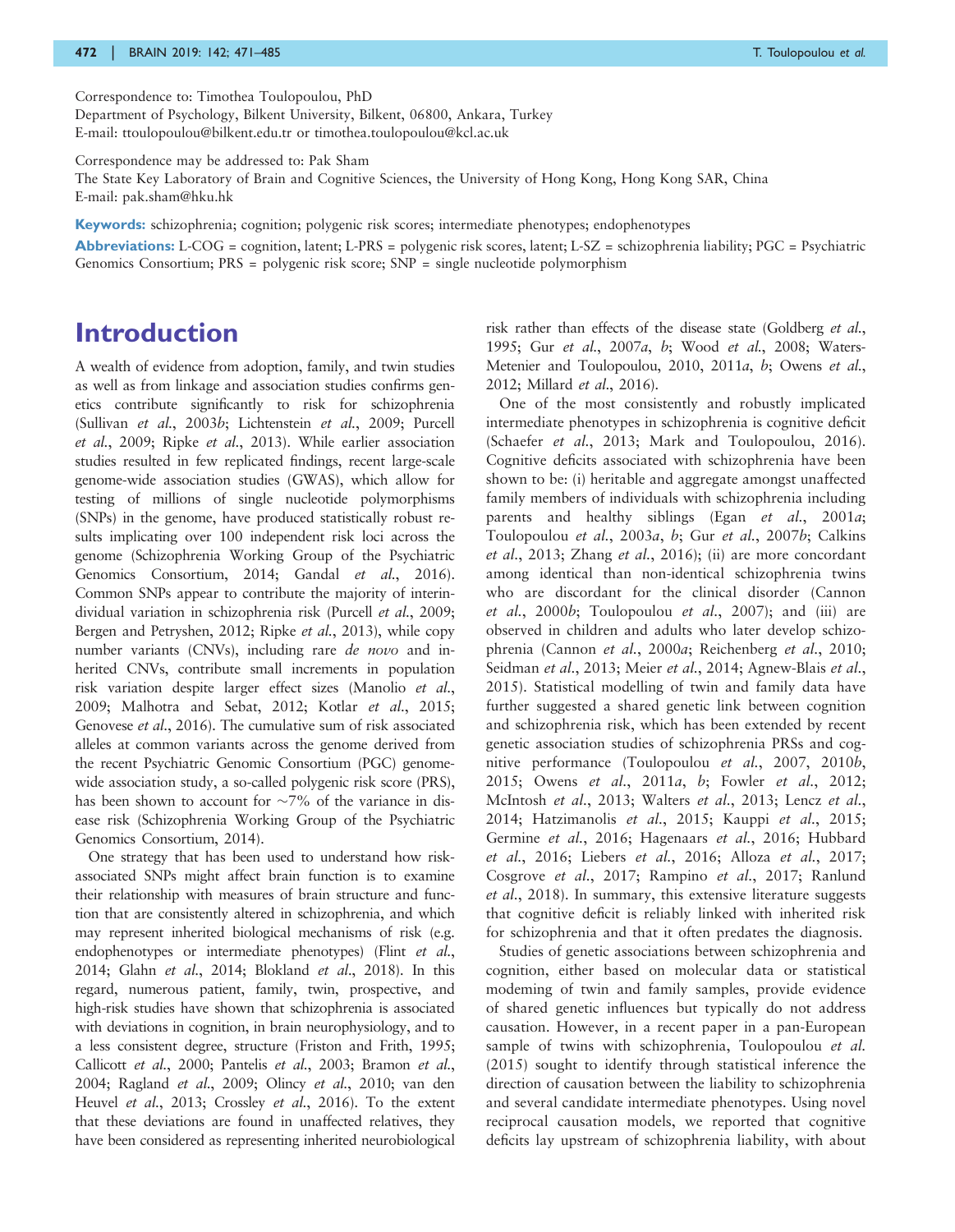a quarter of the genetic variation in schizophrenia risk mediated through genetic variation in cognition ([Toulopoulou](#page-14-0) et al., 2015). This finding was directionally specific for cognition, suggesting that cognitive deficit contributed causally to schizophrenia, but not vice versa.

While the aforementioned study examined the potentially causal relationship between cognitive deficit and schizophrenia liability, the models were based on inferences from twin rather than molecular genetic data. Here we extended the earlier causal modelling to the molecular genetic level, seeking to quantify the extent to which cognitive deficit may mediate some of the effect of cumulative genetic risk as measured by the PRS for schizophrenia. Specifically, we used trivariate causal modelling to test our hypothesis that cognition mediated the effect of PRSs on schizophrenia risk against alternative hypothetical models (e.g. that schizophrenia mediated the polygenic score effect on cognition). We report support for our hypothesis that cognitive deficit mediates some of the effects of PRS on schizophrenia, adding substantial evidence that cognitive deficit is an intermediate phenotype on the causal path to diagnosis with possible implications for diagnosis, prediction, and intervention.

# Materials and methods

#### **Participants**

Participants were 1313 Caucasian individuals with European ancestry from 1078 families including 416 schizophrenia patients, 290 unaffected siblings, and 607 unrelated controls. All participants were assessed as part of the Clinical Brain Disorders Branch (CBDB) Sibling Study, one of the largest and most comprehensively-phenotyped studies of patients with schizophrenia and their healthy siblings, which has been described in detail before (Egan et al.[, 2001](#page-12-0)b). There were 227 families with a schizophrenia patient and an unaffected sibling, 189 additional families with one schizophrenia patient and no additional family members, and 55 families with one or more unaffected siblings. All participants were able to provide informed consent after the procedures had been fully explained for a protocol approved by the NIH IRB.

## Measurement

#### Clinical assessment

All participants were medically screened and completed separate DSM-IV diagnostic interviews (First et al.[, 1994\)](#page-12-0) with two research psychiatrists. Individuals were included in the schizophrenia group if they had schizophrenia, schizoaffective disorder, psychosis not otherwise specified, or schizoid personality disorder ([Dickinson](#page-12-0) et al., 2011). Schizoid personality diagnosis was included as part of the schizophrenia spectrum, consistent with prior work in the PGC and with evidence of strong genetic overlap with schizophrenia. Siblings were allowed to have a history of mood/anxiety or personality disorder but no schizophrenia spectrum disorder history. Controls were not included in the study if they had first-degree relatives with schizophrenia spectrum disorders or Axis I or Axis II diagnosis history, or if they were currently on psychotropic medication. Controls were determined to be unrelated based on genome-wide identity-by-state estimation in PLINK. If identity-by-state of paired samples had  $PH_HAT > 0.2$ , one of the samples was excluded. Exclusion criteria for all participants included history of head trauma with extended loss of consciousness, alcohol, or drug abuse within the past 6 months,  $IQ < 70$ , or evidence of learning disability. Schizophrenia participants were stable and receiving neuroleptic medications at the time of the study.

#### Polygenic risk score

DNA was extracted from blood using standard procedures, and genotyping was done using various Illumina Bead Chips including 510K/610K/660K/2.5M. We divided samples into two groups according to genotyping chips: one group included samples genotyped with low-resolution BeadChips (510K/610K/660K), and the other included samples genotyped with high-resolution BeadChips (2.5M). For each type of chip, both cases and controls were genotyped. There are many reasons that the different chips are unlikely to influence our results—these include: very high genotyping and imputation accuracies; we used only common SNPs for the analyses; and the fact that we ran several samples on most chips and observed genotype concordance rates  $> 99.5\%$ . Imputation was performed separately for these two groups. To control for the use of two different imputations, we included genotyping batch label as a covariate in the statistical analysis. Quality control was performed before imputation using PLINK (version 1.07; [http://pngu.mgh.harvard.edu/pur](http://pngu.mgh.harvard.edu/purcell/plink/)[cell/plink/](http://pngu.mgh.harvard.edu/purcell/plink/)), as reported by the PGC [\(Schizophrenia Working](#page-13-0) [Group of the Psychiatric Genomics Consortium, 2014](#page-13-0)). The quality control parameters for retaining SNPs and subjects were: SNP missingness  $< 0.05$  (before sample removal); subject missingness  $< 0.02$ ; autosomal heterozygosity deviation  $(|Fhet|< 0.2)$ ; SNP missingness  $< 0.02$  (after sample removal); difference in SNP missingness between cases and con $trols < 0.02$ ; and SNP Hardy-Weinberg equilibrium  $(P>10^{-6}$  in controls or  $P>10^{-10}$  in cases). Pre-phasing was done before imputation with SHAPEIT, and imputation was done with IMPUTE2 using 1000 Genome Phase 1 as reference panel. SNPs were clumped using PLINK. In each step of clumping, if two SNPs are within 500 kb and with  $r^2 \geqslant 0.1$ , the more significant SNP was kept. To control for population stratification in the association analysis, the first 10 principal components of the whole genome data were calculated using EIGENSOFT v5.01 (EIGENSOFT, [http://](http://www.hsph.harvard.edu/alkes-price/software/) [www.hsph.harvard.edu/alkes-price/software/\)](http://www.hsph.harvard.edu/alkes-price/software/).

To assess cumulative polygenic risk at the genomic level, we used the results from the 2014 PGC schizophrenia meta-analysis [\(Schizophrenia Working Group of the](#page-13-0) [Psychiatric Genomics Consortium, 2014](#page-13-0)), after excluding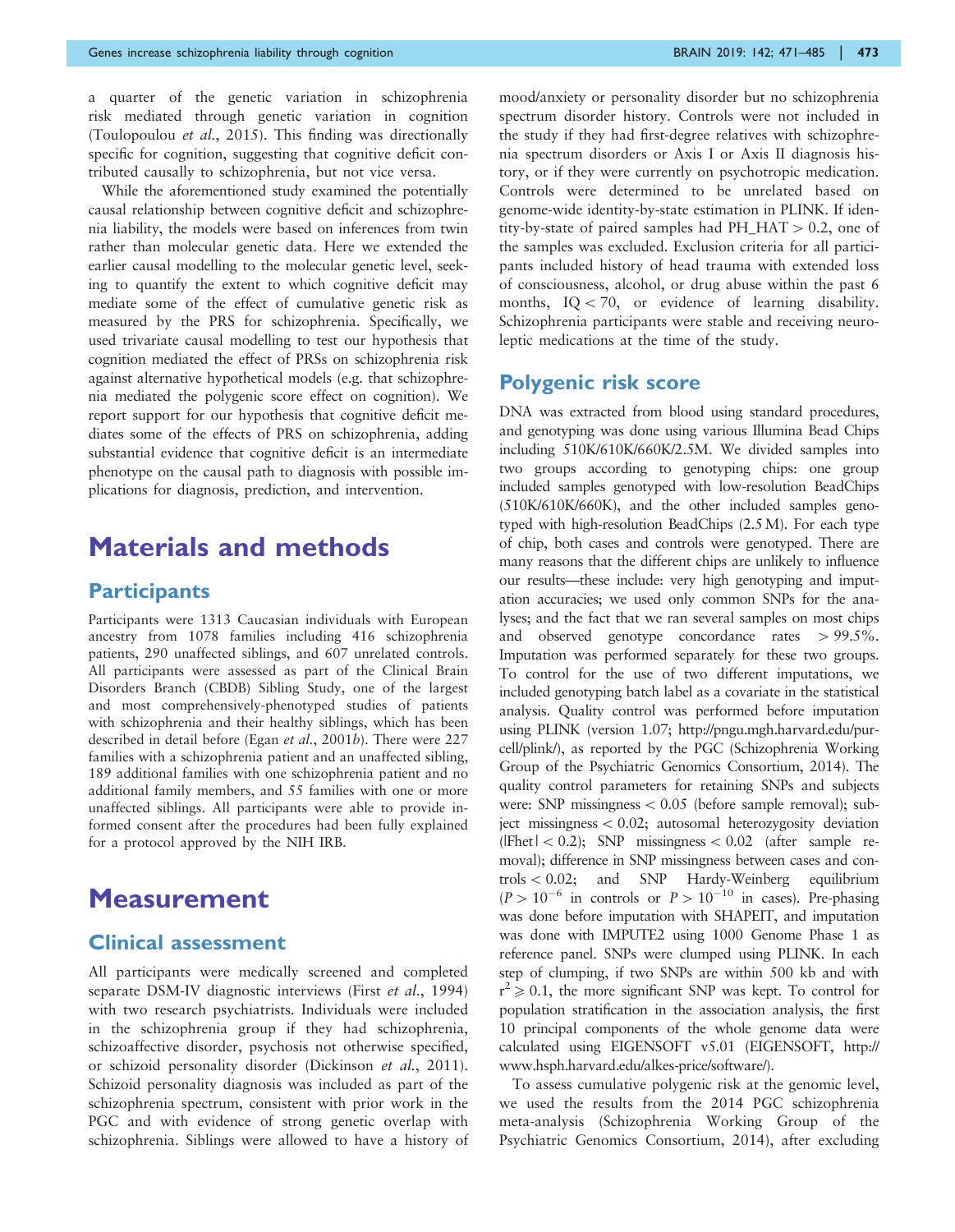the present sample, to construct PRS in our sample using R scripts. Thus, the data comprised 36 573 cases and 112 468 controls. Polygenic risk was estimated in each individual separately by adding up the number of risk alleles (0, 1, 2) of each SNP that was found to be associated with schizophrenia in the PGC sample multiplied by the logarithm of the SNP's odds ratio as described before [\(Vassos](#page-14-0) et al.[, 2017\)](#page-14-0). Ten different PRS levels were calculated based on the SNPs associated with schizophrenia at different Pvalue thresholds  $(P_T < 5 \times 10^{-8}, 10^{-6}, 10^{-4}, 10^{-3}, 0.01,$ 0.05, 0.1, 0.2, 0.5, 1). PRS was standardized using the mean and variance of the control group for all subsequent analysis.

#### Neuropsychological assessment and cognitive factors

All participants were administered a comprehensive neuropsychological battery of assessments, previously reported to be consistently and commensurately impaired in schizophrenia [\(Dickinson](#page-12-0) et al., 2011). Guided by principal components analysis, composites were created reflecting six broad cognitive domains: verbal memory [cognitive factor (CF) 1], *n*-back (CF 2), visual memory (CF 3), processing speed (CF 4), card sorting (CF 5) and digit span (CF 6). All cognitive composites were standardized using the mean and variance of the control group. Using similar methodology, a single composite measure, g, was also created as one estimate of general cognitive ability [\(Dickinson](#page-12-0) et al., [2011](#page-12-0)) (used in correlation analyses, described below). However, in the current study, we focused on the six domain-specific cognitive factors as the key indices of the cognitive effects of schizophrenia, and modelled general cognitive ability as a latent variable underlying performance in these domains [see 'Bivariate non-causal and causal models (Cholesky)' section below]. The main advantage of using several cognitive domains is the ability to model a latent variable that is free of measurement error. Using a measurement model when attempting to infer direction of causation ensures parameter estimates will be unbiased, rather than being attenuated by unknown varying degrees of measurement error [\(Duffy and Martin, 1994](#page-12-0)).

#### **Correlations**

Prior to model fitting we ran correlational analysis to illustrate the relationship among key variables. Pearson correlations between two continuous variables (e.g. g and PRS) were estimated using SPSS 23.0 [\(Corp, 2015](#page-12-0)). The biserial correlation was estimated between a dichotomous and a continuous variable (e.g. schizophrenia and PRS; schizo-phrenia and g) using OpenMx (Boker et al.[, 2011\)](#page-12-0). While the cases include family members, ignoring non-independence among data points does not introduce bias to the estimates of correlation coefficients, but will produce standard errors and P-values that are too small. We therefore randomly selected one member from each family to run such analysis.

#### Model fitting

We used causal modelling of family and control data to explore the underlying relationships between schizophrenia, cognitive deficit and PRS. These complex models are based on the following assumptions. Both genetic (A) and environmental (E) components contribute to the variance of the phenotypes (e.g. schizophrenia or cognition), while half of the genetic variance contributes to the covariance between siblings. Specifically, the relatedness between patients and their siblings is incorporated into the standard error of the mean (SEM) through the correlations between their additive components (set to be 0.5 as appropriate for first degree relatives). This is equivalent to a random effects model with pre-specified correlational structure. As in twin studies, the reciprocal causal relationships between two phenotypes can be estimated from sibling data, assuming that each phenotype has specific A and E components ([Duffy and](#page-12-0) [Martin, 1994\)](#page-12-0). Because patients were recruited based on their clinical status, our subjects do not represent a random sample of the population. Since parameter estimates (e.g. heritability) obtained from non-random data would be misleading unless ascertainment is correctly modelled, we do not attempt to estimate the model parameters for schizophrenia but assume values supported by the literature, an approach adopted in previous studies ([Toulopoulou](#page-13-0) et al., [2007, 2010](#page-13-0)a, [2015\)](#page-14-0). Thus, we assume a liability threshold model for schizophrenia, where the liability is normally distributed with mean 0, variance 1, with a threshold that corresponds to a lifetime population prevalence of 1% [\(Sullivan](#page-13-0) *et al.*[, 2003](#page-13-0)*a*), and components of variance  $A = 0.82$  and  $E = 0.18$  [\(Cardno](#page-12-0) *et al.*, 1999). This is a standard procedure used for analysing samples ascertained to contain affected family members. [Figure 1](#page-4-0) shows the causal paths between schizophrenia and cognition. The observed phenotype, e.g. schizophrenia diagnosis labelled as SCZ, is denoted by a square, while the latent variable L-SZ in the circle represents schizophrenia liability and is continuous. The arrow pointing from L-SZ to SCZ is fixed to unity, which denotes that SCZ is obtained directly from L-SZ through a liability-threshold model.

The genetic components of cognition are estimated from the data. Even though the data were ascertained from families with schizophrenia, we have previously shown (by theory and simulation studies) that unbiased estimates can be obtained when the parameters of the phenotype responsible for ascertainment (i.e. schizophrenia in our study) are correctly specified [\(Rijsdijk](#page-13-0) *et al.*, 2005).

#### Bivariate non-causal and causal models (Cholesky)

To build the causal model, and before incorporating molecular genetic data, we first checked that the data are consistent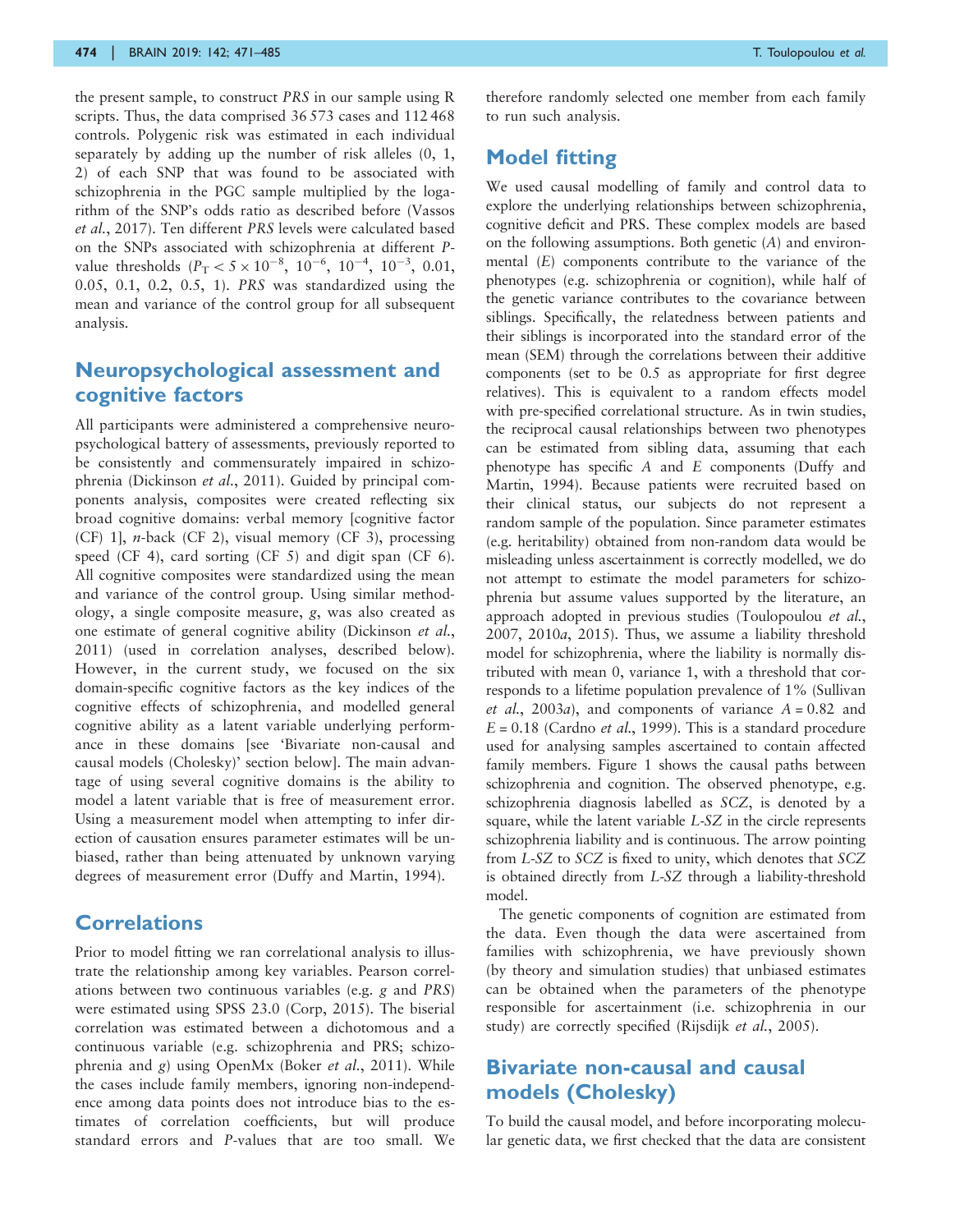<span id="page-4-0"></span>

Figure 1 Testing causal paths between schizophrenia and cognition. Bivariate non-causal and causal models (Cholesky) with observed variables: SCZ = schizophrenia and FI-6 = cognitive factors I-6 (FI: verbal memory; F2: N back; F3: visual memory; F4: processing speed; F5: card sorting; F6: digit span), and latent variables: L-SZ = schizophrenia liability; L-COG = general cognitive factor; A = genetic component; E = environmental component; for each observed cognitive factor, variance could be explained by both shared (L-COG) and specific components, including genetic (as1–6) and environmental (es1–6); the path coefficients  $a_{mn}$  in lowercase is the path coefficient from the m<sup>th</sup> genetic factor to the n<sup>th</sup> latent variable; the path coefficients from L-COG to F1–6 are shown as  $f1-6$ ; path coefficients f1 and f1' from L-COG to F1 are set to unity to identify the model; all path coefficients are standardized after model fitting; parameters labelled with an asterisk have been fixed to 1. The overall genetic variance to L-SZ is constrained to 0.82 (see 'Materials and methods' section). Models A and C are equivalent Cholesky models with different ordering of L-SZ and L-COG; Models **B** and **D** are both sub-models (nested models) of Cholesky model, representing different directions of causation between L-SZ and L-COG; the parameters estimates obtained are such that in Model **B**  $a_1$  and  $e_1$  multiplied by k are approximately equal to  $a_{21}$  and  $e_{21}$ , whereas in Model **D**  $a_1'$  and  $e_1'$  are far from proportional to  $a_{21}'$  and  $e_{21}'$ ; thus, one would expect Model **D** to be rejected, as is indeed the case.

with our earlier work that showed genetic overlap between schizophrenia and cognition due to a potentially causal relationship between the two phenotypes. Specifically, we employed bivariate models [\(Neale and Cardon, 1992\)](#page-13-0) to explore the covariance between the two phenotypes, schizophrenia and cognition, a necessary feature to infer causation. These models consider every variance and covariance between all pairs of variables in the sibling data, and provide the baseline for causation models. In the Cholesky decomposition,  $a_{mn}$  is the path coefficient from the  $m<sup>th</sup>$  genetic factor to the  $n<sup>th</sup>$  latent phenotype (Fig. 1A and C). When modelling the relationship between schizophrenia and cognition (six cognitive factors), two latent (unobserved, statistically-defined) variables are employed to build the bivariate model. As shown in Fig. 1, one latent variable is L-SZ, representing schizophrenia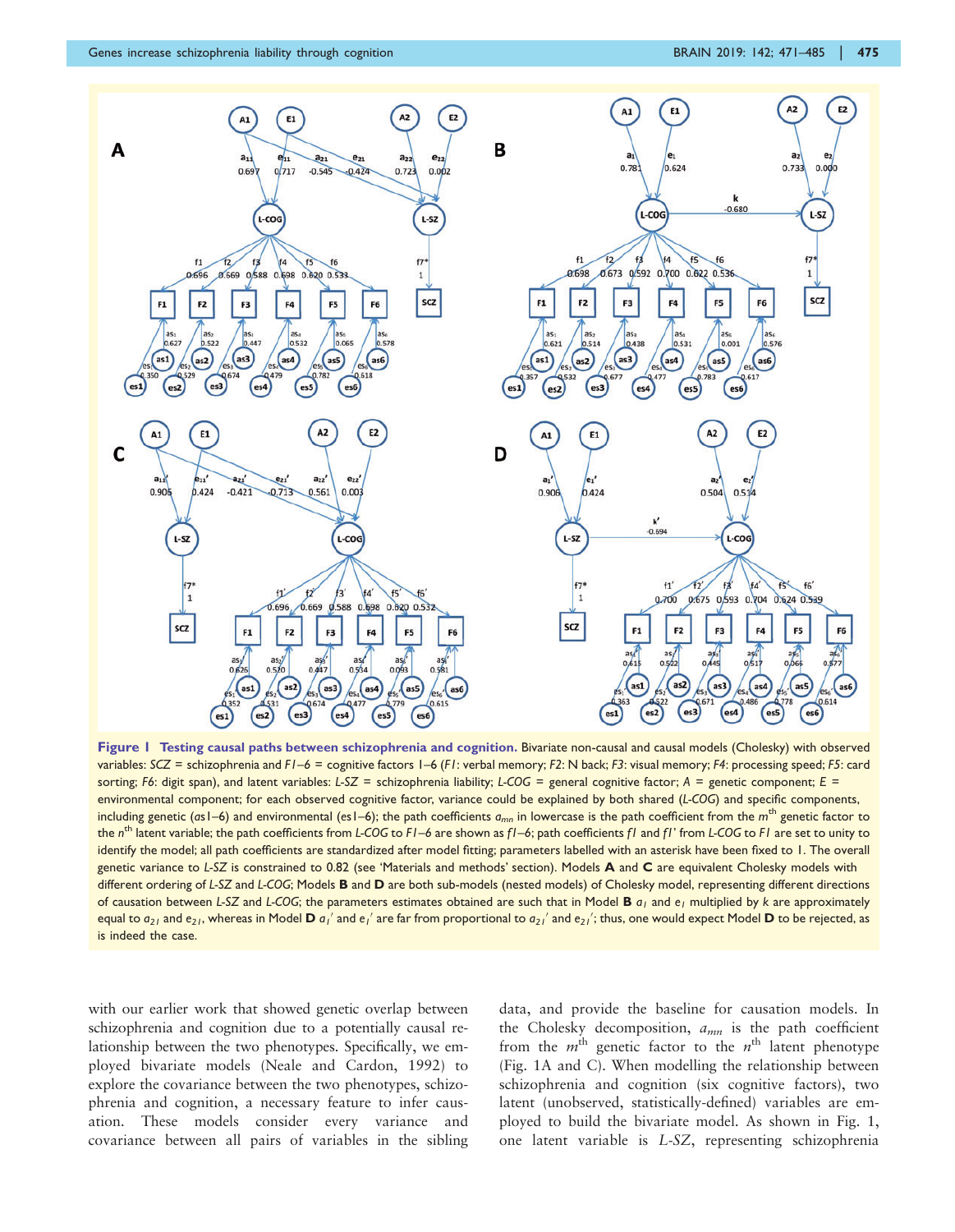liability in a liability threshold model, and the other is L-COG, reflecting shared influences on the six broad cognitive domains mentioned above, F1–6.

Models A and C in [Fig. 1](#page-4-0) are assumed to be statistically equivalent while testing different ordering of the variables cognition and schizophrenia; the order of the variables (here L-SZ and L-COG) being arbitrary in the Cholesky decomposition. In total, 29 parameters are estimated in the full bivariate model: three genetic parameters  $(a_{11}, a_{21}, a_{22})$ , three environmental parameters  $(e_{11}, e_{21}, e_{22})$ , five factor loadings  $f2-6$  from L-COG to  $F2-6$  ( $f1$  is set to unity as customary), six genetic and six environmental residual parameters ( $as_{1-6}$ ,  $es_{1-6}$ ), and six means of cognitive factors  $(M_{F1-6})$  ( $M_{F1-6}$  not shown in [Fig. 1](#page-4-0)). All the path coefficients are standardized such that all variables have unit variance after model fitting.

#### Causal model

The models above describe the covariance between two phenotypes but cannot provide information on the direction of causation. The causal model attempts to explore their causal relationship. The full reciprocal causal models, represented in [Fig. 1B](#page-4-0) and C include two opposite arrows between two latent variables, the causal path k pointing from L-COG $\rightarrow$ L-SZ and k' pointing from  $L-SZ \rightarrow L-COG$ . The full reciprocal causal model with two causal paths between two latent phenotypes would estimate all the variance and covariance between them, which is in principle the same as the Cholesky model, and therefore their model fit would be the same. The significance of causal paths  $k$  and  $k'$  can be tested by examining sub-models, representing different directions of causation between L-SZ and L-COG, shown in [Fig. 1](#page-4-0)B and D dropping one causal path at a time, then comparing the outcome with the full reciprocal causal model (see 'Results' section).

The models with one causal path are considered as nested models of the Cholesky model, because the causal arrow imposes a certain constraint in the genetic and environmental components. In the Cholesky model, genetic contribution to the covariance between L-SZ and L-COG is expressed as  $a_{11} \times a_{21}$ , and environmental contribution is  $e_{11} \times e_{21}$ , and the proportion of A and E component is freely estimated, expressed as  $(a_{11}/e_{11}) \times (a_{21}/e_{21})$ . In the sub-model with causal path  $k$  ([Fig. 1B](#page-4-0)), the proportion of genetic and environmental covariance is related to  $(a_1/e_1)^2$ , with genetic contribution  $a_1 \times a_1 \times k$ , and environmental contribution  $e_1 \times e_1 \times k$ . If the sub-model could describe the genetic architecture of variables, the value of  $a_1 \times k$ and  $e_1 \times k$ , representing  $A_1$  and  $E_1$  contribution to the second latent variables L-SZ, should be close to  $a_{21}$  and  $e_{21}$  in the Cholesky model, respectively. On the other hand, they could be discrepant with each other, which would mean that the causation model is not suitable to describe the data.

The genetic and environmental components of schizophrenia liability should be set to a specific value, here 0.82 and 0.18 as described above. In this scenario, more than one genetic or environmental single-headed arrow is pointing to L-SZ. As shown in [Fig. 1,](#page-4-0) in the Cholesky model, both  $a_{21}$  and  $a_{22}$  (e<sub>21</sub> and e<sub>22</sub>) contribute to L-SZ's genetic (environmental) variance, the genetic and environmental parts are constrained as  $a_{21}^2 + a_{22}^2 = 0.82$ ,  $e_{21}^2 + e_{22}^2 = 0.18$ . While in the causation model, both k and  $a_2$  (k and  $e_2$ ) contribute to A (E) components, so the genetic and environmental parts are constrained as  $(a_1 \times k)^2 \times a_2^2 = 0.82$  and  $(e_1 \times k)^2 \times e_2^2 = 0.18$ . In this situation, all of the genetic and environmental parameters  $(ep)$ are freely estimated, and the observed statistics (os) would decrease by 2 because of the constraints, so the degrees of freedom (*df*) is calculated as  $df = os - ep$ .

In the other scenario, when testing the causation model with causal path  $k'$  (i.e. schizophrenia is causal of cognitive deficit) (Fig, 1D), only one genetic (environmental) path  $a_1$ <sup>'</sup>  $(e_1)$  is pointing to L-SZ, and the comparable full model (the Cholesky model) shown in the [Fig. 1C](#page-4-0), also has one single-headed arrow pointing to L-SZ. Therefore, only parameters  $a_{11}$ ' and  $e_{11}$ ' ( $a_1$ ' and  $e_1$ ') contribute to the genetic and environmental components of L-SZ, and  $a_{11}^2$  and  $e_{11}$ <sup>2</sup> ( $a_1$ <sup>2</sup> and  $e_1$ <sup>2</sup>) could be directly set to 0.82 and 0.18. In this situation, the number of  $ep$  could decrease by 2, so df is the same as the first scenario. Though the Cholesky model in [Fig. 1A](#page-4-0) and C has different constraint methods and different order of the variables in the figures, they are identical with the same  $-2LL$  (minus 2 log likelihood) and df (degree of freedom). Therefore, they would be the full models and provide the baseline for the causal models with different causal direction.

If the causal model is not significantly worse than the Cholesky model, it would mean that the bivariate causal model fits the data well and with fewer parameters, meaning that it would represent the best model to describe the relationship between schizophrenia liability and cognition. Otherwise, the Cholesky model would be the more appropriate, which does not implicate a specific order of variables.

#### Trivariate causal model

The trivariate model incorporates molecular genetic data, and forms a more detailed description of the full dataset, compared to the bivariate models, to explore the underlying causal relationships between schizophrenia, cognition and PRS. [Figure 2](#page-6-0) shows the causal relationships between key variables. Latent PRS (L-PRS) determines the observed phenotype [i.e. PRS threshold  $(P_T < 0.05)$ ] while L-COG and L-SZ reflect latent variables as described before. In our model, the PRS is treated as a phenotype (just as schizophrenia and cognition). However, PRS is special in that it is calculated from individuals' genotypes in an additive fashion, and is therefore guaranteed to have a heritability of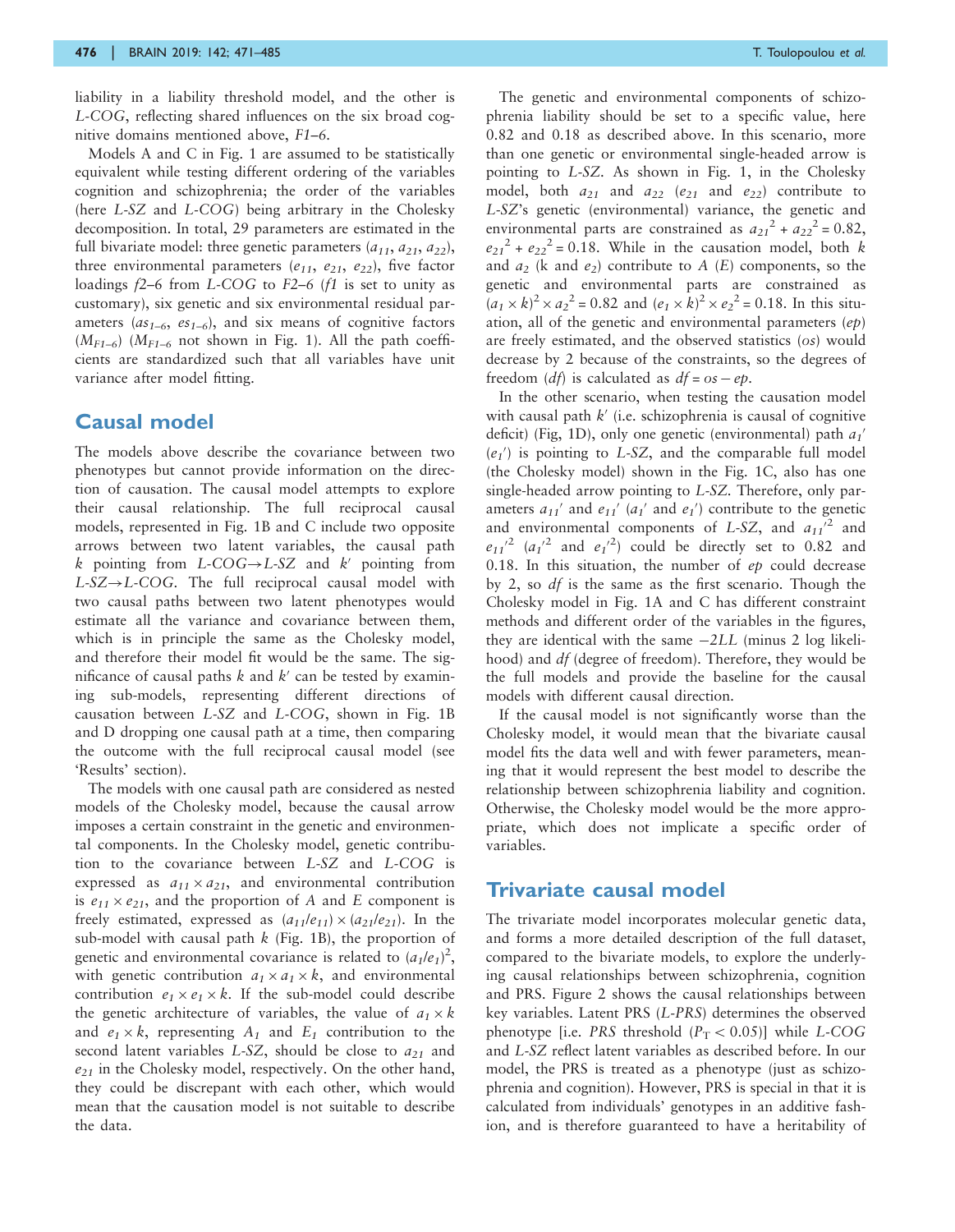<span id="page-6-0"></span>

Figure 2 Model of causal relationships among polygenic risk scores, schizophrenia liability and cognition. Trivariate causal model with observed variables:  $SCZ =$  schizophrenia,  $FI-6 =$  cognitive factors  $I-6$ , and PRS = polygenic risk score (P-value threshold 0.05); and latent variables: L-SZ = schizophrenia liability, L-COG = general cognitive factor, L-PRS = polygenic risk score;  $A =$  genetic component,  $E =$  environmental component; for each observed cognitive factor, variance could be explained by both shared (L-COG) and specific components, including genetic (as1–6) and environmental (es1–6); the path coefficients  $a_m$  in lowercase is the path coefficient from the m<sup>th</sup> genetic factor to the latent variable; the path coefficients from L-COG to F1–6 are shown as f1–6; path coefficient f1 from L-COG to F1 is set to unity to identify the model; i, j, k represent causal paths: causal path i, L-PRS to L-SZ; causal path j, L-PRS to L-COG; causal path k, L-COG to L-SZ; all path coefficients are standardized after model fitting; parameters labelled with an asterisk have been fixed to 1; the overall genetic variance to L-SZ is constrained to 0.82. Note that L-PRS influences L-SZ both directly and indirectly (through L-COG).

1 and a correlation of 0.5 between siblings (and other types of first-degree relatives). As shown in Fig. 2, latent variables were modelled to be influenced through causal paths  $i, j, k$ and  $k'$  (k' from L-SZ $\rightarrow$ L-COG not shown in Fig. 2), and residual genetic and environmental components of latent variables,  $As_{1-6}$  and  $Es_{1-6}$ , which incorporated measurement error. Reciprocal causal models typically use two opposite single-headed arrows between each pair of latent variables to represent these potential causal relationships. Genetic causation assumes that PRS can only cause phenotypes and genotypes cannot be influenced by the phenotypes, so there is no reciprocal causation involving L-PRS. As with L-COG, the path loadings for L-SZ and L-PRS from the latent variables to the observed phenotypes were constrained to 1.

In this analysis, the full trivariate model has four causal paths at the latent variable level. The significance of each causal path would be tested by comparing nested models dropping one causal path then comparing to the full model, using the likelihood ratio chi-squared statistic. Thus, there

would be four sub-models dropping single-headed arrows i,  $j, k$  and  $k'$  sequentially. Again, the model with the fewest variables is deemed the best fitting model for the data.

### Multiple testing and sensitivity analysis

A number of bivariate models, some nested within others, were fitted to test the two reciprocal paths between L-SZ and L-COG. It would be reasonable and appropriate to adjust for testing two hypotheses. We regarded 0.025 as the critical P-value for statistical significance rather than the usual 0.05. The purpose of the trivariate model was to estimate how much of the genetic contribution of the polygenic score to schizophrenia liability is mediated through cognitive impairment. This is a single specific question and does not involve multiple testing.

In the model fitting, the genetic and environmental contributions to schizophrenia liability are assumed to be 0.82 and 0.18, respectively. Many researchers suggest that the heritability of schizophrenia ranges at 0.7–0.9 [\(Farmer](#page-12-0)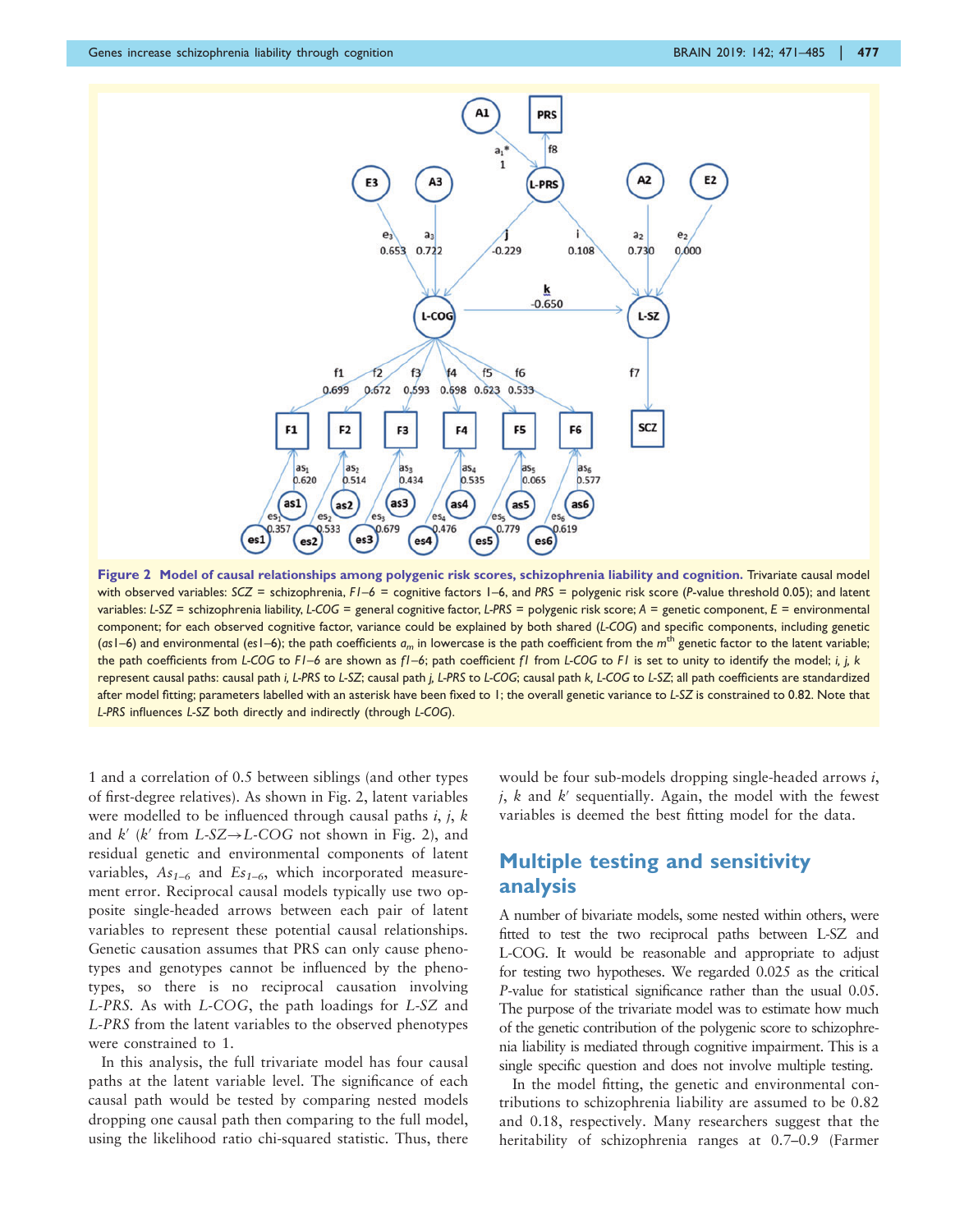et al.[, 1987;](#page-12-0) [Sullivan](#page-13-0) et al., 2003b). To explore whether the value of heritability affects the model fitting results, we also fitted the data fixing schizophrenia heritability  $(a^2)$  ranging from 0.7 to 0.9.

#### Data availability

The data that support the findings of this study are available from the corresponding author, upon request.

# **Results**

#### Mean comparisons

Demographics, means, standard deviations (SDs) and P-values for group comparisons on cognitive factors, PRSs, and the g composite are given in Table 1. As expected, participants with schizophrenia performed significantly worse than siblings and healthy controls, and siblings scored lower than controls (all  $P < 0.001$ ). Patients with schizophrenia and siblings have significantly higher *PRS* than controls (all  $P < 0.001$ ).

#### Polygenic risk score analysis

The means and standard deviations for PRS in schizophrenia, siblings and control groups calculated for the different thresholds are given in [Supplementary Table 1.](https://academic.oup.com/brainj/article-lookup/doi/10.1093/brainj/awy279#supplementary-data) The numbers of SNPs for the different thresholds are shown in [Supplementary Table 2](https://academic.oup.com/brainj/article-lookup/doi/10.1093/brainj/awy279#supplementary-data). We conducted logistic regression to estimate the proportion of schizophrenia variation in case/control status that was explained by each PRS and found that the P-value threshold 0.05 accounted for more variance in our sample than PRS for other thresholds, about 9% of the variance in schizophrenia liability [\(Supplementary Table 2](https://academic.oup.com/brainj/article-lookup/doi/10.1093/brainj/awy279#supplementary-data)). This PRS threshold showing greatest risk prediction is consistent with results of the original PGC report [\(Schizophrenia Working Group of the](#page-13-0) [Psychiatric Genomics Consortium, 2014\)](#page-13-0). Thus, we chose this PRS threshold ( $P_T < 0.05$ ), which included 24 694 SNPs, for all our subsequent analysis.

#### Correlational analysis

[Supplementary Fig. 1](https://academic.oup.com/brainj/article-lookup/doi/10.1093/brainj/awy279#supplementary-data) shows the correlation coefficients between each pair of variables. Schizophrenia correlated with g at  $-0.461$  (P-value  $< 0.001$ ), and PRS at 0.142 (P-value  $< 0.001$ ). The Pearson correlation between g and PRS was  $-0.297$  (P-value  $< 0.001$ ).

### Bivariate non-causal and causal models (Cholesky)

The bivariate model fitting results are shown in the first part of [Table 2](#page-8-0). Model 1 is the baseline Cholesky model, which tests for covariation between schizophrenia liability

|                                                                                                                                                                                                                                                              |     | Control                    |   | Siblings                          |                | <b>Schizophrenia</b>                    |                 | Schizophrenia and Control group |                | Sibling and Control group |                        |
|--------------------------------------------------------------------------------------------------------------------------------------------------------------------------------------------------------------------------------------------------------------|-----|----------------------------|---|-----------------------------------|----------------|-----------------------------------------|-----------------|---------------------------------|----------------|---------------------------|------------------------|
| Age, mean (SD)<br>Male, n                                                                                                                                                                                                                                    |     | 31.05 (9.78)<br>607<br>285 |   | 35.58* (9.64)<br>290<br><b>22</b> |                | 34.38* (9.89)<br>416<br>$\frac{316}{5}$ |                 |                                 |                |                           |                        |
|                                                                                                                                                                                                                                                              |     | Mean                       | G |                                   | Mean           | $\overline{\mathbf{S}}$                 | E               | Mean                            | G              | P-value                   | P-value                |
| <b>PRS</b>                                                                                                                                                                                                                                                   | 607 |                            |   | 286                               | $\overline{3}$ | 0.94                                    | $\frac{416}{5}$ | 0.78                            | $\frac{50}{1}$ | $4.10 \times 10^{-31}$    | $1.37 \times 10^{-5}$  |
| Verbal memory (FI)                                                                                                                                                                                                                                           | 598 |                            |   | 284                               | $-0.38$        | 0.08                                    | 415             | $-2.00$                         | $\frac{33}{2}$ | $7.97 \times 10^{-114}$   | $4.97 \times 10^{-7}$  |
| n-back (F2)                                                                                                                                                                                                                                                  | 561 |                            |   | 216                               | $-0.57$        | $\overline{\mathbb{E}}$                 | 282             | $-1.82$                         | $\frac{53}{2}$ | $4.38 \times 10^{-62}$    | $8.51 \times 10^{-9}$  |
| Visual memory (F3)                                                                                                                                                                                                                                           | 345 |                            |   | 280                               | $-0.10$        | 1.36                                    | 405             | $-1.92$                         | 2.32           | $3.96 \times 10^{-45}$    | 0.33                   |
| Processing speed (F4)                                                                                                                                                                                                                                        | 603 |                            |   | 283                               | $-0.53$        | 0.06                                    | 416             | $-1.98$                         | Ξ              | $2.36 \times 10^{-137}$   | $1.20 \times 10^{-12}$ |
| Card sorting (F5)                                                                                                                                                                                                                                            | 583 |                            |   | 279                               | $-0.47$        | 1.24                                    | 391             | $-1.80$                         | 1.65           | $8.14 \times 10^{-71}$    | $3.16 \times 10^{-8}$  |
| Span (F6)                                                                                                                                                                                                                                                    | 523 |                            |   | 286                               | $-0.27*$       | $\overline{6}$                          | 414             | $-1.15**$                       | $\frac{1}{2}$  | $3.95 \times 10^{-54}$    | $2.71 \times 10^{-4}$  |
| bo                                                                                                                                                                                                                                                           | 594 |                            |   | 277                               | $-0.60*$       | 1.16                                    | 412             | $-2.96**$                       | 1.72           | $3.90 \times 10^{-151}$   | $2.86 \times 10^{-13}$ |
| PRS = PRS with P-value cut-off at 0.05. Data on PRS and cognitive variables have been standardiacording to the mean and standard deviation of the control group. "Indicates P < -0.001 when compared to controls; \indicates P<br>when compared to siblings. |     |                            |   |                                   |                |                                         |                 |                                 |                |                           |                        |

Table 1 Demographic, cognitive factor and PRSs

Table | Demographic, cognitive factor and PRSs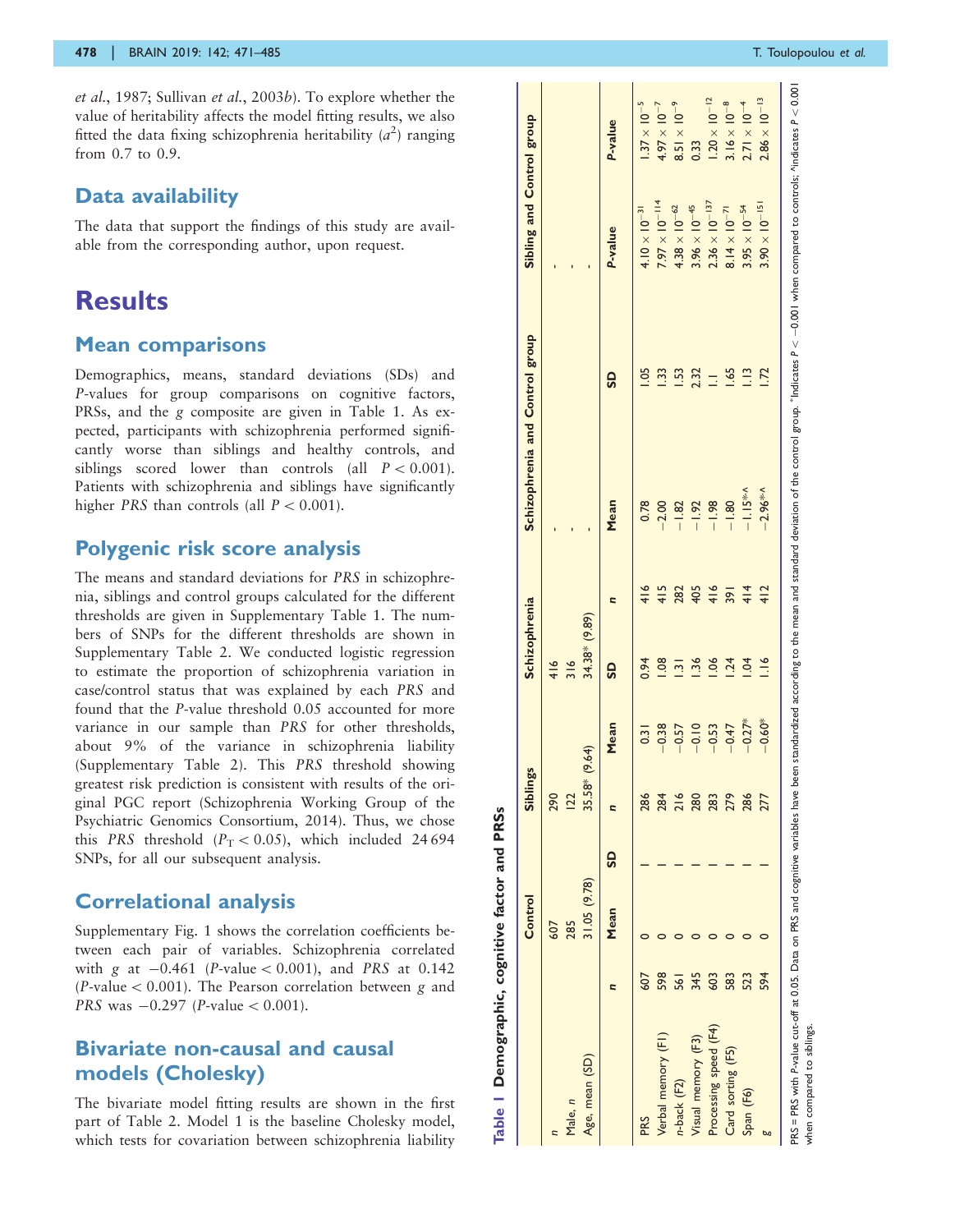#### <span id="page-8-0"></span>Table 2 Model fitting results

|                                           | ep | $-2LL$     | df   | <b>AIC</b> | $\Delta - 2LL$ | $\Delta$ df | P      | Comparison<br>model      |
|-------------------------------------------|----|------------|------|------------|----------------|-------------|--------|--------------------------|
| <b>Bivariate model</b>                    |    |            |      |            |                |             |        |                          |
| I: Cholesky                               | 29 | 26 072.78  | 8446 | 9179.78    |                |             |        |                          |
| 2: $L-COG \leftrightarrow L-SZ$           | 29 | 26 072.78  | 8446 | 9179.78    | -              |             |        | $\overline{\phantom{m}}$ |
| 3: Dropping L-SZ->L-COG                   | 28 | 26 074.57  | 8447 | 9179.57    | 1.79           |             | 0.18   | and 2                    |
| 4: Dropping L-COG->L-SZ                   | 28 | 26 092.64  | 8447 | 9197.64    | 19.85          |             | < 0.01 | I and 2                  |
| <b>Trivariate model</b>                   |    |            |      |            |                |             |        |                          |
| I: Full                                   | 32 | 29 736.61  | 9752 | 10232.61   |                |             |        |                          |
| 2: Dropping $PRs \rightarrow L-COG$ (i)   | 31 | 29 759.54  | 9753 | 10 253.54  | 22.94          |             | < 0.01 |                          |
| 3: Dropping $PRS \rightarrow L-SZ$ (i)    | 31 | 29 75 1.26 | 9753 | 10 245.26  | 14.65          |             | < 0.01 |                          |
| 4: Dropping L-SZ $\rightarrow$ L-COG (k') | 31 | 29 737.85  | 9753 | 10 23 1.85 | 1.24           |             | 0.26   |                          |
| 5: Dropping L-COG $\rightarrow$ L-SZ (k)  | 31 | 29 758.10  | 9753 | 10 252.10  | 21.49          |             | < 0.01 |                          |

 $\Delta-2LL$  = the difference of minus 2 log likelihood between two models;  $\Delta$ df = the difference of the degrees of freedom;  $-2LL$  = minus 2 log likelihood; AIC = Akaike information criterion; ep = estimate parameter; df = degree of freedom;  $P = P$ -value, when  $P$ -value < 0.05 ( $P$ -value < 0.025 for bivariate), the model is significantly worse than the comparison model.

The overall genetic variance to L-SZ is constrained to 0.82.

and cognition. Model 2 (full reciprocal causal model) with two causal paths has an identical fit, as expected, as the two models are created to be equivalent (see above). Model 3, a nested model, which drops the causal path  $k'$  (L-SZ $\rightarrow$ L-COG), was not significantly worse  $(P-value = 0.18)$  than Models 1 and 2. While Model 4, which drops path  $k$  (L-COG $\rightarrow$ L-SZ), was significantly worse (P-value  $< 0.01$ ) compared with Models 1 and 2, suggesting that the causal path  $k$  was important and could not be dropped. Therefore, Model 3 fitted the data well and with fewer parameters, supporting our earlier work in a pan-European twin with schizophrenia sample that found cognition to be upstream of schizophrenia liability ([Toulopoulou](#page-14-0) et al., 2015).

The same model fitting was performed assuming different heritability levels, from 0.7 to 0.9, and the model fitting results are presented in [Supplementary Table 3.](https://academic.oup.com/brainj/article-lookup/doi/10.1093/brainj/awy279#supplementary-data) When heritability,  $a^2$  is 0.7 to 0.8, Model 4, which drops path  $L$ -COG $\rightarrow$ L-SZ, deteriorates statistically significantly from baseline models, while Model 3, which drops path  $L-SZ \rightarrow L-COG$ , is not significantly worse and thus the model with the best fit for the data. When  $a^2$  is 0.9, both Models 3 and 4 are significantly worse than the baseline model (Model 2), and Model 3 is still chosen due to the smaller Akaike information criterion (AIC). Thus, the model fitting results do not change with different heritability levels.

According to the chosen Model 3 [\(Fig. 1](#page-4-0)B), A contributes 61% (0.781<sup>2</sup> = 0.61  $\times$  100% = 61%; CI 0.748–0.814%) to the variance in cognition, and it is moderately heritable. The causal path k from L-COG $\rightarrow$ L-SZ is -0.680, which suggests that  $46\%$   $[(-0.680)^{2} = 0.46 \times 100\% = 46\%;$  CI  $-0.711$  to  $-0.674$ ] of variance in schizophrenia liability is explained by variation in cognition.

[Figure 1B](#page-4-0) and D illustrate the two nested models with opposite direction of causation, and based on the two Cholesky models ([Fig. 1A](#page-4-0) and C), which are equivalent. The parameter estimation in the nested model that describes the relationship best would be closer to the equivalent Cholesky. In [Fig. 1,](#page-4-0) the upper part illustrates the nested model [\(Fig. 1B](#page-4-0)) from cognition to schizophrenia liability  $(L-COG \rightarrow L-SZ)$ , and its comparable Cholesky model ([Fig. 1](#page-4-0)A).  $A_1$  would affect both of the phenotypes simultaneously, and its contribution on the variance of the second phenotype L-SZ is  $a_{21}^2$  (0.55<sup>2</sup>) in the Cholesky model [\(Fig. 1](#page-4-0)A), and  $(a_1 \times k)^2$   $[(0.781 \times 0.680)^2 = 0.53^2]$ in the causal model [\(Fig. 1B](#page-4-0)). [Figure 1](#page-4-0) also illustrates the causal model  $L$ -SZ $\rightarrow$ L-COG ([Fig. 1](#page-4-0)D), and its comparable Cholesky model [\(Fig. 1C](#page-4-0)). The contribution of  $A_1$  on variance of L-COG is  $a_{21}^{\prime 2}$  (0.42<sup>2</sup>) in the Cholesky model and  $(a_1' \times k')^2$  [(0.906  $\times$  0.694)<sup>2</sup> = 0.63<sup>2</sup>] in the nested model. The path estimates are closer between  $a_{21}$  (0.55) and  $a_1 \times k$  (0.53) [e<sub>21</sub> (0.42) and e<sub>1</sub>  $\times k$  (0.42)] [\(Fig. 1A](#page-4-0) and B), comparing with the path estimates between  $a_{21}$ <sup>'</sup> (0.42) and  $a_1' \times k'$  (0.63) [ $e_{21}'$  (0.71) and  $e_1' \times k'$  (0.29)] ([Fig. 1C](#page-4-0) and D). Thus, the value of  $A_1$  and  $E_1$  contribution on the second phenotype is closer between the Cholesky model and nested model  $L$ -COG $\rightarrow$ L-SZ. This result is concordant with our assumption, and duplicates and verifies the results of the model fitting comparison (above), which supports a direction of causation from cognition to schizophrenia liability. The details of parameter comparison, such as the value of  $a_{21}$  and  $a_1 \times k$ , at different schizophrenia heritability levels, and the corresponding confidence intervals, can be found in [Supplementary Table 4](https://academic.oup.com/brainj/article-lookup/doi/10.1093/brainj/awy279#supplementary-data).

#### Trivariate causal model

The model fitting comparison results are listed in the second part of Table 2. Model 1 is the full model with four causal paths,  $i$ ,  $j$ ,  $k$  and  $k'$  among three latent variables. When the causal path  $k'$  is dropped  $(k' = 0)$ , the model (Model 4) is not significantly different from the full model (Model 1). In contrast, when we drop the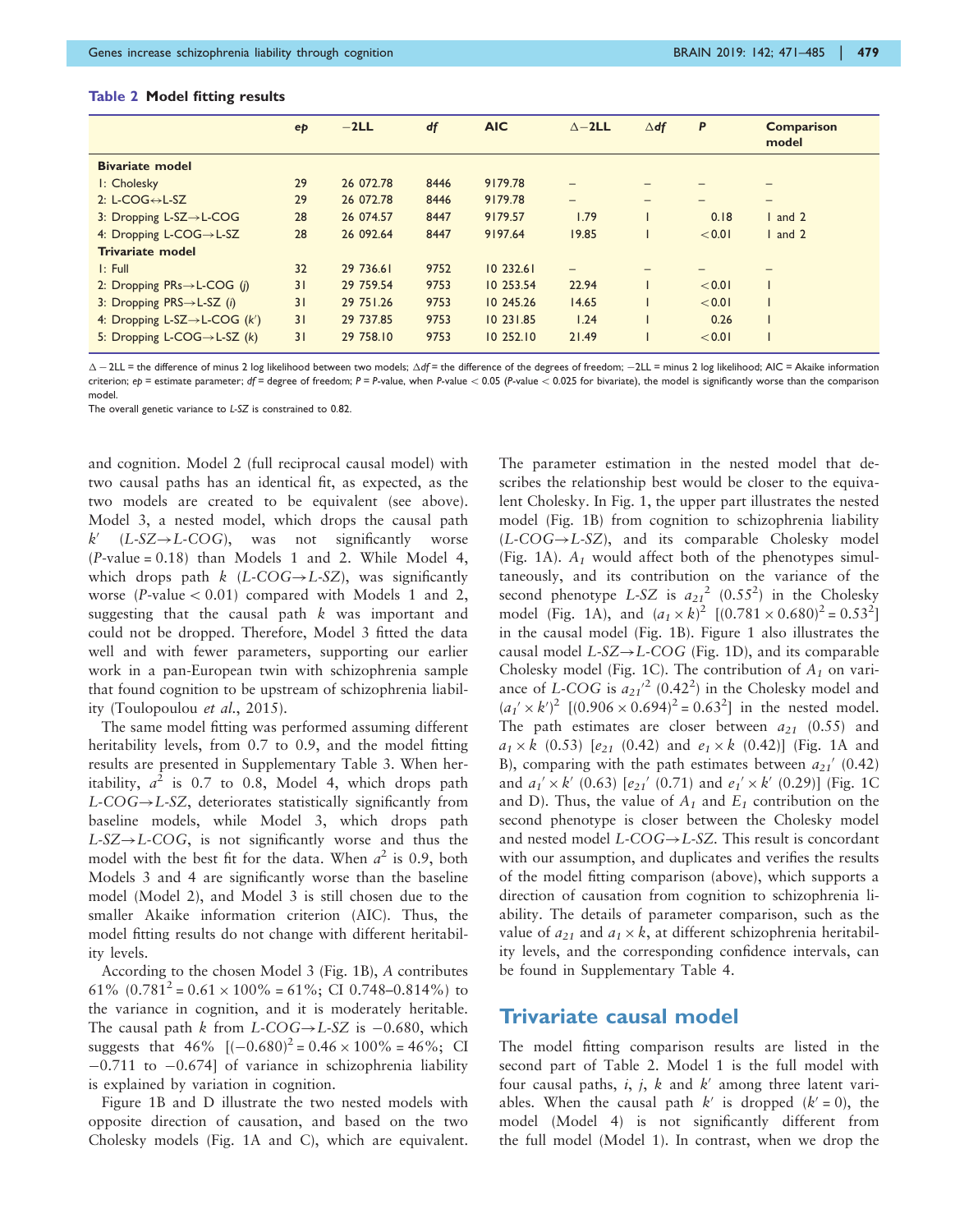causal path k, which indicates that the L-SZ is accounted for by variation in L-COG (L-COG $\rightarrow$  L-SZ) (Model 5), the model fit deteriorated significantly compared to its base model (Model 1). Models 2 and 3 show that causal paths  $i$  and  $i$  could not be dropped, thus L-PRS contributes significantly to both L-SZ and L-COG.

The model fitting results at different schizophrenia heritability levels (0.7–0.9) are presented in [Supplementary](https://academic.oup.com/brainj/article-lookup/doi/10.1093/brainj/awy279#supplementary-data) [Table 3](https://academic.oup.com/brainj/article-lookup/doi/10.1093/brainj/awy279#supplementary-data). When the heritability of schizophrenia is set to 0.7 and 0.8, the model fitting results are similar and model selections are the same as the results when the heritability of schizophrenia as 0.82. When it is fixed to 0.9, all nested models (Models 2–5) are significantly worse than Model 1, and could not select the model according to Pvalue; however, Model 4 still has the smallest AIC among them, and fit the data best.

[Figure 2](#page-6-0) shows the parameter estimates of the best fitting model (Model 5) with three significant causal paths  $(i, j, k)$ at heritability of schizophrenia as 0.82. Table 3 shows the corresponding genetic variance components of schizophrenia liability including those that 'pass through' cognition. In total, L-PRS explained 8.07% (CI 5.45–10.74%) of the genetic variance components of schizophrenia liability, directly and indirectly through L-COG. L-PRS affected L-SZ directly by causal path  $i$  ([Fig. 2\)](#page-6-0), with 1.43% (CI 0.46–3.08%) of genetic variance in schizophrenia liability explained by L-PRS. L-PRS also explained 2.71% (CI 2.41–3.85%) of genetic variance of schizophrenia liability indirectly through L-COG. The remainder 3.93% (CI 2.37–4.48%) reflected correlated variation in which variation in L-SZ was attributed to variation from cognition and vice versa. Of the remaining genetic variance components of schizophrenia liability 26.87% (CI 21.45– 32.57%) was accounted for by L-COG-relevant pathways not captured by L-PRS and 65.06% (CI 59.96–70.95%) was through paths other than L-COG and L-PRS (Table 3). The parameter estimates of the other models, based on different heritability assumptions are shown in the [Supplementary material.](https://academic.oup.com/brainj/article-lookup/doi/10.1093/brainj/awy279#supplementary-data)

The parameter estimates of Model 4 with  $a^2$  of schizophrenia fixed to 0.7, 0.8 and 0.9 are shown in [Supplementary Fig. 2.](https://academic.oup.com/brainj/article-lookup/doi/10.1093/brainj/awy279#supplementary-data) The corresponding amounts and percentages of genetic variance components of schizophrenia

liability contributed by L-PRS at different schizophrenia heritability levels are provided in [Supplementary Table 5](https://academic.oup.com/brainj/article-lookup/doi/10.1093/brainj/awy279#supplementary-data). As shown in [Supplementary Fig. 2](https://academic.oup.com/brainj/article-lookup/doi/10.1093/brainj/awy279#supplementary-data) when schizophrenia heritability  $a^2$  increases, genetic parameters ( $a_2$  and  $a_3$ ) increase and environmental parameters ( $e_2$  and  $e_3$ ) decrease. Accordingly, when heritability is set at  $a^2 = 0.7$  the genetic  $(a_3)$  and environmental  $(e_3)$  path loadings for L-COG are  $a_3 = 0.662$  and  $e_3 = 0.748$  respectively, while at  $a^2 = 0.9$ , the equivalent path loadings change to  $a_3 = 0.843$  and  $e_3$  = 0.488. Because the total variance of schizophrenia is fixed, including genetic and environmental part, the environmental path loading of  $L$ -SZ ( $e_2$ ) decreases with increasing  $a^2$ , and becomes nearly 0 when  $a^2$  is at 0.82. Thus, when heritability of schizophrenia is fixed to 0.82 and above, the environmental variance is totally through the environmental component of L-COG. As shown in [Supplementary Table 5](https://academic.oup.com/brainj/article-lookup/doi/10.1093/brainj/awy279#supplementary-data) the amount of every component of schizophrenia genetic variance accounted by L-PRS is similar at different  $a^2$  levels, with percentages decreasing as  $a^2$  increases: 9.3% of schizophrenia genetic variance is explained by L-PRS at  $a^2 = 0.7$ , and 7.4% at  $a^2 = 0.9$ . The genetic variance components of schizophrenia liability related L-COG at different schizophrenia heritability levels are shown in [Supplementary Table 6](https://academic.oup.com/brainj/article-lookup/doi/10.1093/brainj/awy279#supplementary-data). The total variance related to L-COG increases as  $a^2$  increases from 0.7 to 0.9. Thus at  $a^2 = 0.7$ , 31.68% (CI 23.20–42.60%) of overall genetic risk is mediated through influences on cognition, and at  $a^2 = 0.9$ , 39.23% (CI 36.35–50.90%).

# **Discussion**

Recent studies have shown genetic overlap between schizophrenia and cognition; however, the direction of causation remains unclear. We used causal modelling to address this question. A central aim of the current work was to determine whether and to what extent cognitive deficit mediates the influence of common genetic variants on schizophrenia. Results of modelling incorporating molecular genetic data, in the form of PRSs, were consistent with earlier statistical modelling in twin data—both approaches suggest that genetics, in part, move through cognition to exert an effect on schizophrenia risk [\(Toulopoulou](#page-14-0) et al., 2015). More

|  |  |  | Table 3 Genetic variance components of schizophrenia liability |  |  |  |  |  |
|--|--|--|----------------------------------------------------------------|--|--|--|--|--|
|--|--|--|----------------------------------------------------------------|--|--|--|--|--|

| <b>Expression</b>                                               | Variance component                 | <b>Estimate, %</b> | CIs. %        |
|-----------------------------------------------------------------|------------------------------------|--------------------|---------------|
| $(i \times a_1)^2/(1 - k \times k')^2$                          | L-PRS contributed directly         | 1.43               | $0.46 - 3.08$ |
| $(k \times i)^2 \times a_1^2/(1 - k \times k')^2$               | L-PRS through L-COG                | 2.71               | $2.41 - 3.85$ |
| $2 \times k \times i \times i \times a_1^2/(1 - k \times k')^2$ | Covariance between L-PRS and L-COG | 3.93               | $2.37 - 4.48$ |
| $k^2 \times a_3^2/(1-k \times k')^2$                            | From L-COG excluded L-PRS          | 26.87              | 21.45-32.57   |
| $a_2^2/(1-k \times k')^2$                                       | L-SZ independently                 | 65.06              | 59.96-70.95   |

% = percentage of variance in liability to schizophrenia explained by additive genetic differences; latent variables: L-SZ = schizophrenia liability; L-COG = general cognitive factor; L-PRS = polygenic risk score; i, j, k represent causal paths: causal path i, L-PRS to L-SZ; causal path j, L-PRS to L-COG; causal path k, L-COG to L-SZ, causal path k', L-SZ to L-COG;  $a_m^2$  is the path coefficient from the m<sup>th</sup> genetic factor to the latent variable in [Fig. 2.](#page-6-0) Genetic variance to L-SZ is constrained to 0.82. Confidence intervals that do not include 0 are significant.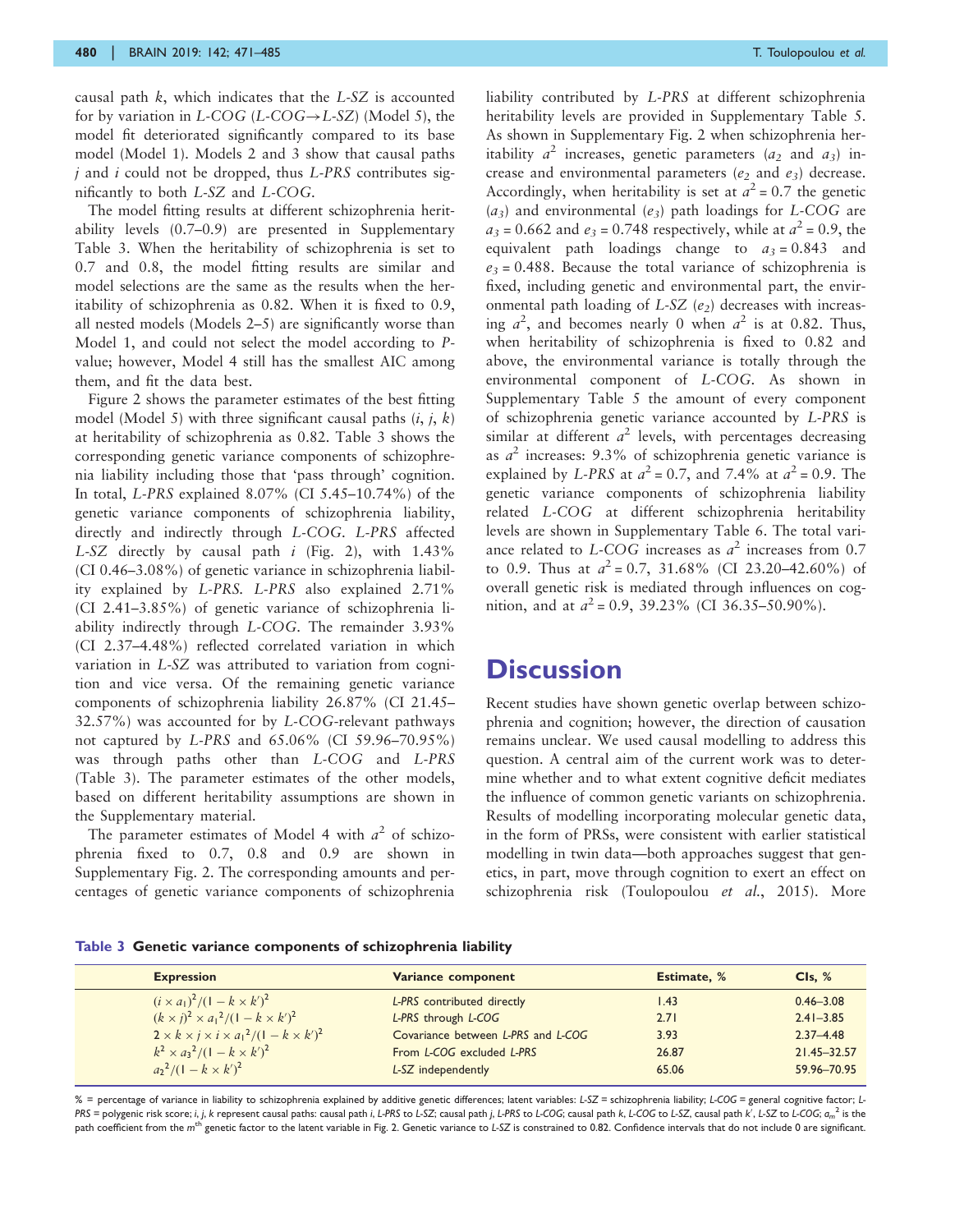specifically, current analyses indicated that, out of 8.07% of the variation in schizophrenia explained by PRS, more than one-third of that variation, i.e. 2.71% was mediated through cognitive deficit. We found that this model fit the data better than one with opposite directionality, which represented schizophrenia as mediating the relationship between PRS and cognitive deficit. Further parsing of genetics variance components based on family data (e.g. siblings) suggested that cognitive deficit mediated an even greater part of the genetic influences on schizophrenia, beyond what is accounted for by the PRS (i.e. 26.87% of the inherited liability to schizophrenia not captured in the modelling by PRS).

The findings have implications for the question of whether many genes could act through a constrained set of pathways ([Geschwind and Flint, 2015\)](#page-12-0). Specifically, results suggested that as much as 33.51% of the overall heritable liability to schizophrenia may be mediated through cognitive operations. Only a modest portion of this is captured by current PRS. It is not clear that rare variant or epigenetic influences can be reflected in a PRS type scheme. Nevertheless, results were robust, and changes in the value of schizophrenia's heritability did not appreciably affect model fitting. Further study of the molecular and cellular genetic basis of variation in cognition, which involves the basic mechanisms of brain development and function ([Birnbaum and Weinberger, 2017\)](#page-12-0), will likely provide insights about the mechanisms by which risk genes bias the brain toward inefficient cognition in schizophrenia.

Interpreting the polygenic effects of risk variants in terms of disease mechanisms will require integration of genetic, biological, and circuit levels of analysis [\(Gandal](#page-12-0) et al., [2016\)](#page-12-0), but recent attempts have highlighted the role of histone methylation, dendritic spines, calcium signalling, glutamatergic transmission, plasticity, neurogenesis, synaptic pruning, and immunity ([Schizophrenia Working Group of](#page-13-0) [the Psychiatric Genomics Consortium, 2014; The Network](#page-13-0) [and Pathway Analysis Subgroup of the Psychiatric](#page-13-0) [Genomics Consortium, 2015;](#page-13-0) [Gandal](#page-12-0) et al., 2016). Most of the risk variants are regulatory, exerting their influence through modifications in gene expression (e.g. in the context of gene environment interactions) [\(Birnbaum and](#page-12-0) [Weinberger, 2017](#page-12-0); Ursini et al.[, 2018](#page-14-0)). A possibility highlighted by our findings is that some of the aforementioned processes first influence alterations in cognition and have later effects contributing to the more acute symptoms of schizophrenia. At the same time, we found that about 65% of the genetic influences on schizophrenia were not related to genetic influences on cognition and PRS, highlighting the challenges to the current approach to identifying intermediate phenotypes.

One finding consistent with current genome wide heritability estimates ([Schizophrenia Working Group of the](#page-13-0) [Psychiatric Genomics Consortium, 2014](#page-13-0)) is that most of the heritable influence on schizophrenia is independent of current PRS. Even though polygenic risk was calculated based on the large PGC dataset (36 573 schizophrenia

cases and 112 468 controls), PRS is still an incomplete measure of risk. As mentioned earlier, PRS derived from the current state of the art GWAS and accounts for part of the variation in schizophrenia liability ( $\sim$ 7%), less than the estimated additive heritability from twin studies ([Wray](#page-14-0) et al.[, 2014\)](#page-14-0).

We modelled general cognition as a latent trait, reflecting the covariance of six broad cognitive domains that are consistently altered in schizophrenia. Similar latent cognition variables have been widely used in genetic studies ([Dickinson](#page-12-0) et al., 2014; [Trampush](#page-14-0) et al., 2017). Latent cognition correlated robustly with PRS and had the added advantage of facilitating model fitting by reducing the number of variables for analysis. When cognitive factors were modelled separately in exploratory bivariate models, individual analyses were consistent with the main findings, but results were generally weaker. These observations are in line with earlier reports from statistical modelling of twin and sibling data that suggested a stronger link between schizophrenia and general cognition than between schizophrenia and individual cognitive abilities ([Toulopoulou](#page-13-0) et al., 2007, [2010](#page-13-0)b, [2015](#page-14-0); [Owens](#page-13-0) et al., 2011a, [2012](#page-13-0)).

Findings from the current study suggest that cognitive deficit mediates (or causes) part of the observed association between schizophrenia and genetic factors. Although it is unlikely that cognitive deficit can 'cause' psychotic symptoms in a straightforward mechanistic sense, it is possible that poor cognition might leave an individual with fewer resources to combat psychotic symptoms. Alternatively, poor cognition can be viewed as a necessary but not sufficient component of an altered developmental trajectory that may involve psychosis-related neural functions as a later emerging component ([Birnbaum and Weinberger, 2017](#page-12-0)). Thus, some individuals may have cognitive compromise but not sufficient developmental deviation to manifest psychosis, or alternatively, some individuals with mild psychotic symptoms might not develop clinical schizophrenia unless their cognition is also impaired. By either scenario, cognitive deficit would be in the causative chain from genetic risk to schizophrenia, in combination with other factors.

It has been a long-standing assumption that cognitive deficit and schizophrenia both reflect abnormal neurodevelopment. Indeed, recent findings that several of the risk variants predict expression in brain of genes that are more likely to be expressed prenatally, are consistent with evidence of an early developmental contribution to risk ([Birnbaum](#page-12-0) et al., 2015). Literature addressing the antecedents of schizophrenia suggest that some developmental programming connected to schizophrenia occurs early in life and affects cognitive development in childhood, well before the onset of acute psychotic symptoms. Other developmental programming, in adolescence, may further hamper cognitive development, and also generate psychotic phenomena. The current modelling cannot address these intertwined developmental hypotheses but offer clearer support for an aetiological trajectory through cognitive deficit toward schizophrenia.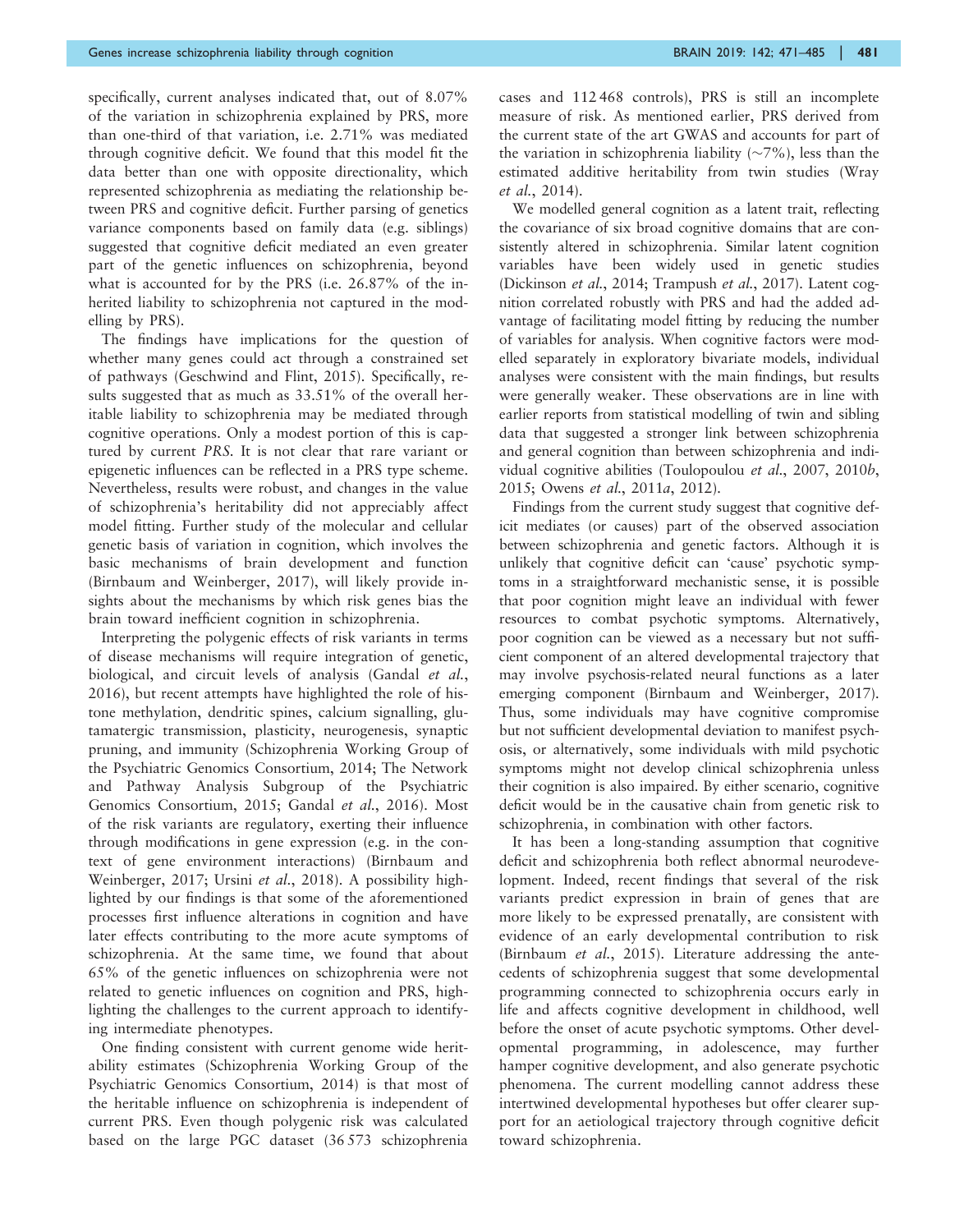Our results should be viewed in light of several limitations. First, while the cumulative effect of the genome-wide schizophrenia-associated common risk loci identified in the latest studies provides an optimal starting point for exploring the role of cognition as an intermediate disease mechanism, the risk scores, as mentioned earlier, represent only part of the heritable variation that contributes to schizophrenia. Second, the PRS includes SNPs that may not be causative variants. As discussed by others (Wray [et al.](#page-14-0), [2014](#page-14-0)) schizophrenia-associated SNPs correlate with many other variants, which could be the true risk-conferring ones. Third, we constructed PRSs based on the standard methodology. The methodology is robust; however, other approaches, such as empirical Bayes, which applies an automatic PRS weighting, might capture risk better [\(So and Sham, 2017\)](#page-13-0). Fourth, our estimates are limited to the cognitive assessments used, participant characteristics, and study design. Other assessments, participants, or study designs could yield different results. It would be of interest to model both the more upstream (i.e. earlier in the sequence of cognitive operations) and downstream cognitive processes that recent research has highlighted as important in schizophrenia (e.g. source memory, prediction error, motivational salience, and social cognition). Fifth, the models are limited by the validity of the assumptions we made. With three variables (schizophrenia, cognition, and PRS) in our causative models, we effectively assumed that there was no other reason for these three variables to correlate than each other, which is likely an oversimplification of reality. For example, in our models, we assumed that genes cause increases in liability for schizophrenia and reductions in cognitive function. These assumptions are appropriate, but there might be other reasons that cognition and schizophrenia correlate with each other, other than in relation to the PRS. Sixth, cognition was defined as a latent variable with continuous indicators, while schizophrenia as a binary outcome variable. This difference in measurement approaches could lead to differences in statistical power to detect the two reciprocal causal paths. Indeed, in the bivariate model where both paths are estimated, the path from L-SZ to L-COG has a wider 95% CI than the path from L-COG to L-SZ. Thus, while our results support a causal relationship from L-COG to L-SZ, we cannot exclude the possibility of type 2 error in relation to the path from L-SZ to L-COG. Seventh, we estimated the E component in our models, as studies do not attribute significance to shared environment (C) for both schizophrenia [\(Sullivan](#page-13-0) et al., 2003a) and cognition ([Bouchard, 2013\)](#page-12-0). However, the study design cannot differentiate between C and  $E$  (for this, we would need twin data); thus,  $E$  should be better interpreted as both common environment and unique environment. Eighth, to assess PRS we used the results from the latest PGC schizophrenia meta-analysis. As the PGC schizophrenia meta-analysis did not stratify on environmental risk (e.g. obstetrical complications) we cannot know the extent to which risk variants may be dependent on the environment. Ninth, causal modelling

evaluates consistency of various models to the data, and does not provide absolute proof of causality. A longitudinal design, starting before illness onset, would be more informative and definitive. Alternatively, Mendelian randomization may also be a powerful approach. However, to perform a robust Mendelian randomization, it is preferable to use individual SNPs as multiple instruments (as opposed to PRSs applied here), and to control for some of these SNPs being pleiotropic [\(Davey Smith and](#page-12-0) [Hemani, 2014](#page-12-0); [Hemani](#page-13-0) et al., 2018; [Verbanck](#page-14-0) et al., [2018\)](#page-14-0). Finally, when PGC sample size is further enlarged to produce a PRS that captures a greater proportion of the variance in schizophrenia liability, it is uncertain whether the proportion of variance mediated through cognitive impairment will remain unchanged.

In conclusion, the underlying biology of polygenic risk in schizophrenia is poorly understood. One strategy to translate polygenic burden into brain mechanisms of disease is to examine the causal relationships between schizophrenia, PRS, and proposed biological associations of risk, i.e. intermediate phenotypes that presumably lie on the chain of causation from gene to phenotype (e.g. cognitive deficit). We showed that cognitive deficit partially mediates the relationship between PRS and the disorder. Modelling sibling data suggested an even greater role for cognition in transmitting genetic influences on schizophrenia risk. Other genetic influences on diagnosis are more independent of cognition. Further discovery and analysis will be needed to understand more fully the degree to which genetic risk for schizophrenia is mediated through cognition.

# Funding

X.Z. was funded by T.T. and P.S. through State Key Laboratory of Brain and Cognitive Sciences funds and an National Institutes of Health (NIH) subcontract (NIH-260850043) awarded to T.T. The work was supported by the National Institute of Mental Health (NIMH) Division of Intramural Research Programs through funding to the Clinical Brain Disorders Branch (D.R.W., P.I.) and, later, the Clinical and Translational Neuroscience Branch (K.F.B., P.I. NCT00001486, ZIAMH002712), and by direct funding from the Lieber Institute for Brain Development and the Maltz Research Laboratories.

# Competing interests

The authors report no competing interests.

# Supplementary material

[Supplementary material](https://academic.oup.com/brainj/article-lookup/doi/10.1093/brainj/awy279#supplementary-data) is available at *Brain* online.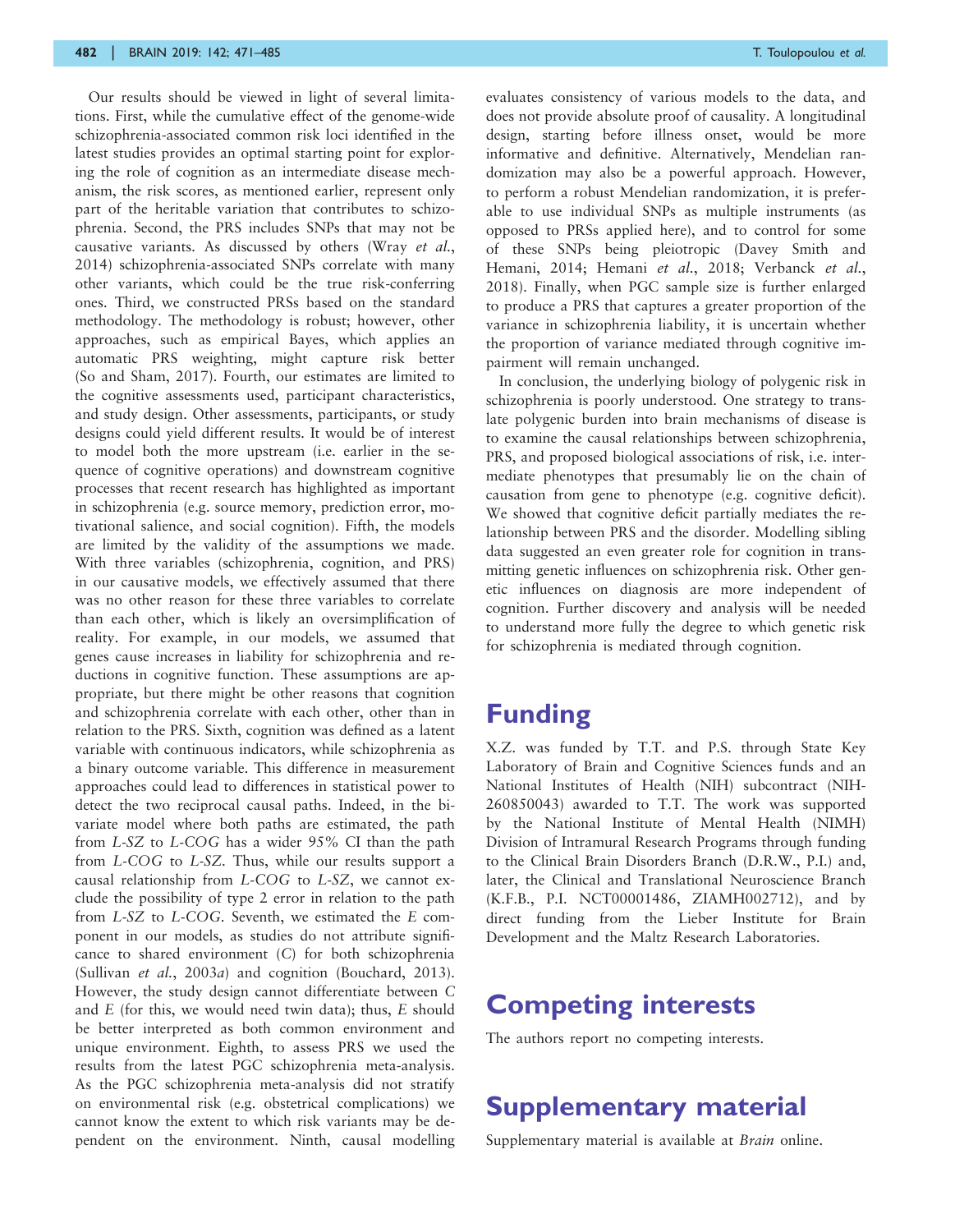## <span id="page-12-0"></span>**References**

- Agnew-Blais JC, Buka SL, Fitzmaurice GM, Smoller JW, Goldstein JM, Seidman LJ. Early childhood IQ trajectories in individuals later developing schizophrenia and affective psychoses in the New England family studies. Schizophr Bull 2015; 41: 817–23.
- Alloza C, Bastin ME, Cox SR, Gibson J, Duff B, Semple SI, et al. Central and Non-central networks, cognition, clinical symptoms, and polygenic risk scores in schizophrenia. Hum Brain Mapp 2017; 38: 5919–30.
- Bergen SE, Petryshen TL. Genome-wide association studies of schizophrenia: does bigger lead to better results? Curr Opin Psychiatry 2012; 25: 76–82.
- Birnbaum R, Jaffe AE, Chen Q, Hyde TM, Kleinman JE, Weinberger DR. Investigation of the prenatal expression patterns of 108 Schizophrenia-Associated genetic loci. Biol Psychiatry 2015; 77: e43–51.
- Birnbaum R, Weinberger DR. Genetic insights into the neurodevelopmental origins of schizophrenia. Nat Rev Neurosci 2017; 18: 727.
- Blokland GAM, del Re EC, Mesholam-Gately RI, Jovicich J, Trampush JW, Keshavan MS, et al. The genetics of endophenotypes of neurofunction to understand schizophrenia (GENUS) consortium: a collaborative cognitive and neuroimaging genetics project. Schizophr Res 2018; 195: 306–17.
- Boker S, Neale M, Maes H, Wilde M, Spiegel M, Brick T, et al. OpenMx: an open source extended structural equation modeling framework. Psychometrika 2011; 76: 306–17.
- Bouchard TJ. The wilson effect: the increase in heritability of IQ with age. Twin Res Hum Genet 2013; 16: 923–30.
- Bramon E, Rabe-Hesketh S, Sham P, Murray RM, Frangou S. Metaanalysis of the P300 and P50 waveforms in schizophrenia. Schizophr Res 2004; 70: 315–29.
- Calkins ME, Ray A, Gur RC, Freedman R, Green MF, Greenwood TA, et al. Sex differences in familiality effects on neurocognitive performance in schizophrenia. Biol Psychiatry 2013; 73: 976–84.
- Callicott JH, Bertolino A, Mattay VS, Langheim FJP, Duyn J, Coppola R, et al. Physiological dysfunction of the dorsolateral prefrontal cortex in schizophrenia revisited. Cereb Cortex 2000; 10: 1078–92.
- Cannon TD, Bearden CE, Hollister JM, Rosso IM, Sanchez LE, Hadley T. Childhood cognitive functioning in schizophrenia patients and their unaffected siblings: a prospective cohort study. Schizophr Bull 2000a; 26: 379–93.
- Cannon TD, Huttunen MO, Lonnqvist J, Tuulio-Henriksson A, Pirkola T, Glahn D, et al. The inheritance of neuropsychological dysfunction in twins discordant for schizophrenia. Am J Hum Genet 2000b; 67: 369–82.
- Cardno AG, Marshall E, Coid B, Macdonald AM, Ribchester TR, Davies NJ, et al. Heritability estimates for psychotic disorders: the maudsley twin psychosis series. Arch Gen Psychiatry 1999; 56: 162– 8.
- Corp I. IBM SPSS Statistics for Windows. 23.0 ed. Armonk, NY: IBM Corp; 2015.
- Cosgrove D, Harold D, Mothersill O, Anney R, Hill MJ, Bray NJ, et al. MiR-137-derived polygenic risk: effects on cognitive performance in patients with schizophrenia and controls. Transl Psychiatr 2017; 7: 9.
- Crossley NA, Mechelli A, Ginestet C, Rubinov M, Bullmore ET, McGuire P. Altered hub functioning and compensatory activations in the connectome: a meta-analysis of functional neuroimaging studies in schizophrenia. Schizophr Bull 2016; 42: 434–42.
- Davey Smith G, Hemani G. Mendelian randomization: genetic anchors for causal inference in epidemiological studies. Hum Mol Genet 2014; 23: R89–98.
- Dickinson D, Goldberg TE, Gold JM, Elvevag B, Weinberger DR. Cognitive factor structure and invariance in people with schizophrenia, their unaffected siblings, and controls. Schizophr Bull 2011; 37: 1157–67.
- Dickinson D, Straub RE, Trampush JW, Gao Y, Feng N, Xie B, et al. Differential effects of common variants in scn2a on general cognitive ability, brain physiology, and messenger RNA expression in schizophrenia cases and control individuals. JAMA Psychiatry 2014; 71: 647–56.
- Duffy DL, Martin NG. Inferring the direction of causation in crosssectional twin data: theoretical and empirical considerations. Genet Epidemiol 1994; 11: 483–502.
- Egan MF, Goldberg TE, Gscheidle T, Weirich M, Rawlings R, Hyde TM, et al. Relative risk for cognitive impairments in siblings of patients with schizophrenia. Biol Psychiatry 2001a; 50: 98–107.
- Egan MF, Goldberg TE, Kolachana BS, Callicott JH, Mazzanti CM, Straub RE, et al. Effect of COMT Val108/158 Met genotype on frontal lobe function and risk for schizophrenia. Proc Natl Acad Sci USA 2001b; 98: 6917–22.
- Farmer AE, McGuffin P, Gottesman, II. Twin concordance for DSM-III schizophrenia. Scrutinizing the validity of the definition. Arch Gen Psychiatry 1987; 44: 634–41.
- First MB, Spitzer R, Gibbon M, Williams JB. Structured clinical interview for axis I DSM-IV. New York: Biometrics Research Department, New State Psychiatric Institute; 1994.
- Flint J, Timpson N, Munafò M. Assessing the utility of intermediate phenotypes for genetic mapping of psychiatric disease. Trends Neurosci 2014; 37: 733–41.
- Fowler T, Zammit S, Owen MJ, Rasmussen F. A population-based study of shared genetic variation between premorbid iq and psychosis among male twin pairs and sibling pairs from sweden. Arch Gen Psychiatry 2012; 69: 460–6.
- Friston KJ, Frith CD. Schizophrenia a disconnection syndrome. Clin Neurosci 1995; 3: 89–97.
- Gandal MJ, Leppa V, Won HJ, Parikshak NN, Geschwind DH. The road to precision psychiatry: translating genetics into disease mechanisms. Nat Neurosci 2016; 19: 1397–9407.
- Genovese G, Fromer M, Stahl EA, Ruderfer DM, Chambert K, Landen M, et al. Increased burden of ultra-rare protein-altering variants among 4 877 individuals with schizophrenia. Nat Neurosci 2016; 19: 1433–41.
- Germine L, Robinson EB, Smoller JW, Calkins ME, Moore TM, Hakonarson H, et al. Association between polygenic risk for schizophrenia, neurocognition and social cognition across development. Transl Psychiatr 2016; 6: 7.
- Geschwind DH, Flint J. Genetics and genomics of psychiatric disease. Science 2015; 349: 1489–94.
- Glahn DC, Knowles EE, McKay DR, Sprooten E, Raventos H, Blangero J, et al. Arguments for the sake of endophenotypes: examining common misconceptions about the use of endophenotypes in psychiatric genetics. Am J Med Genet B Neuropsychiatr Genet 2014; 165B: 122–30.
- Goldberg TE, Torrey EF, Gold JM, Bigelow LB, Ragland RD, Taylor E, et al. Genetic risk of neuropsychological impairment in schizophrenia: a study of monozygotic twins discordant and concordant for the disorder. Schizophr Res 1995; 17: 77–84.
- Gur RE, Calkins ME, Gur RC, Horan WP, Nuechterlein KH, Seidman LJ, et al. The consortium on the genetics of schizophrenia: neurocognitive endophenotypes. Schizophr Bull 2007a; 33: 49–68.
- Gur RE, Nirngaonkar VL, Almasy L, Calkins ME, Ragland JD, Pogue-Geile MF, et al. Neurocognitive endophenotypes in a multiplex multigenerational family study of schizophrenia. Am J Psychiatry 2007b; 164: 813–19.
- Hagenaars SP, Harris SE, Davies G, Hill WD, Liewald DCM, Ritchie SJ, et al. Shared genetic aetiology between cognitive functions and physical and mental health in UK Biobank ( $N = 112151$ ) and 24 GWAS consortia. Mol Psychiatr 2016; 21: 1624–32.
- Hatzimanolis A, Bhatnagar P, Moes A, Wang R, Roussos P, Bitsios P, et al. Common genetic variation and schizophrenia polygenic risk influence neurocognitive performance in young adulthood. Am J Med Genet B Neuropsychiatr Genet 2015; 168: 392–401.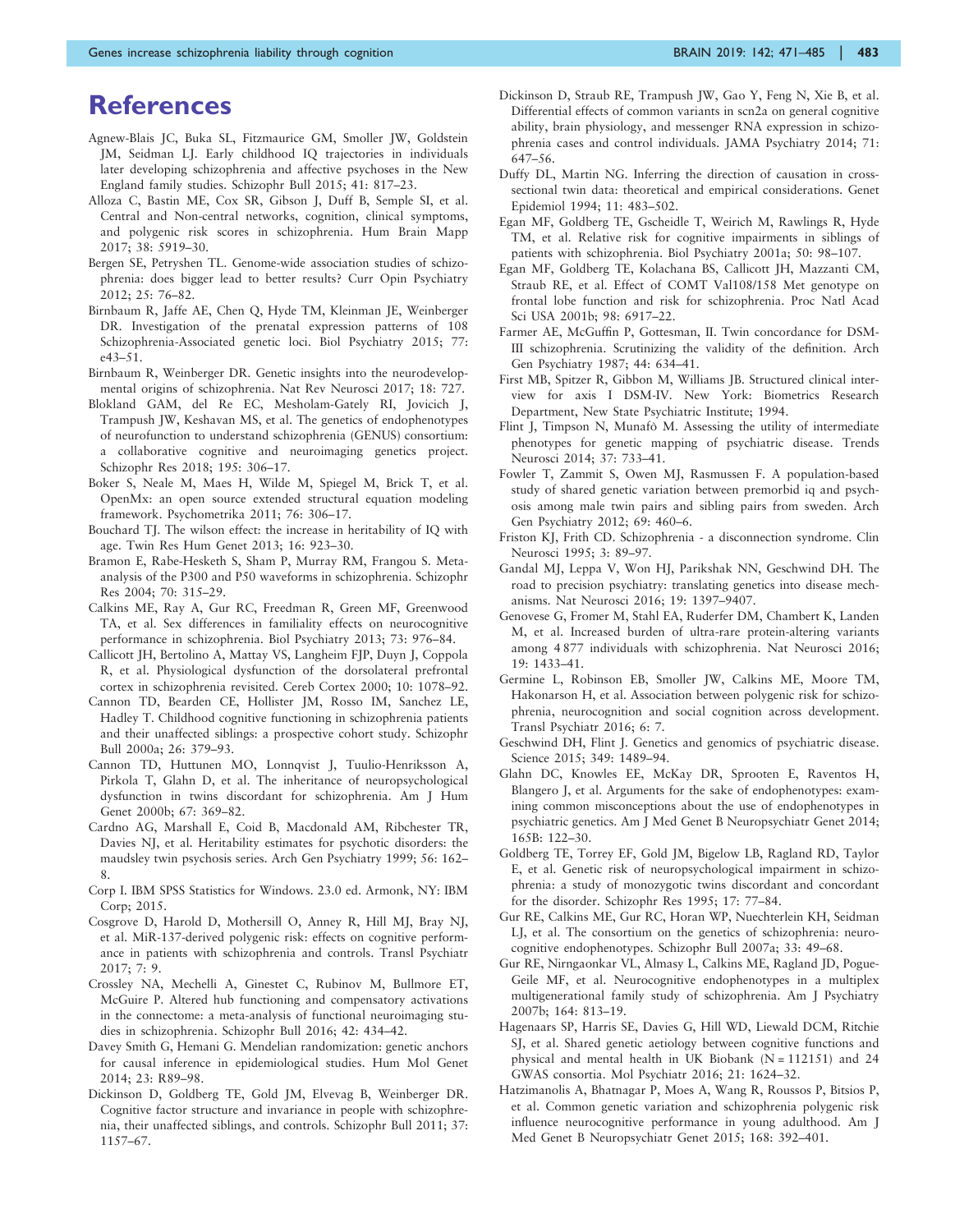- <span id="page-13-0"></span>Hemani G, Zheng J, Elsworth B, Wade K, Haberland V, Baird D, et al. The MR-Base platform supports systematic causal inference across the human phenome. Elife 2018; 7: e34408.
- Hubbard L, Tansey KE, Rai D, Jones P, Ripke S, Chambert KD, et al. Evidence of common genetic overlap between schizophrenia and cognition. Schizophr Bull 2016; 42: 832–42.
- Kauppi K, Westlye LT, Tesli M, Bettella F, Brandt CL, Mattingsdal M, et al. Polygenic risk for schizophrenia associated with working Memory-related prefrontal brain activation in patients with schizophrenia and healthy controls. Schizophr Bull 2015; 41: 736–43.
- Kotlar AV, Mercer KB, Zwick ME, Mulle JG. New discoveries in schizophrenia genetics reveal neurobiological pathways: a review of recent findings. Eur J Med Genet 2015; 58: 704–14.
- Lencz T, Knowles E, Davies G, Guha S, Liewald DC, Starr JM, et al. Molecular genetic evidence for overlap between general cognitive ability and risk for schizophrenia: a report from the Cognitive Genomics consorTium (COGENT). Mol Psychiatr 2014; 19: 168–74.
- Lichtenstein P, Yip BH, Bjork C, Pawitan Y, Cannon TD, Sullivan PF, et al. Common genetic determinants of schizophrenia and bipolar disorder in Swedish families: a population-based study. Lancet 2009; 373: 234–9.
- Liebers DT, Pirooznia M, Seiffudin F, Musliner KL, Zandi PP, Goes FS. Polygenic risk of schizophrenia and cognition in a Population-Based survey of older adults. Schizophr Bull 2016; 42: 984–91.
- Malhotra D, Sebat J. CNVs: harbingers of a rare variant revolution in psychiatric genetics. Cell 2012; 148: 1223–41.
- Manolio TA, Collins FS, Cox NJ, Goldstein DB, Hindorff LA, Hunter DJ, et al. Finding the missing heritability of complex diseases. Nature 2009; 461: 747–53.
- Mark W, Toulopoulou T. Cognitive intermediate phenotype and genetic risk for psychosis. Curr Opin Neurobiol 2016; 36: 23–30.
- McIntosh AM, Gow A, Luciano M, Davies G, Liewald DC, Harris SE, et al. Polygenic risk for schizophrenia is associated with cognitive change between childhood and old age. Biol Psychiatry 2013; 73: 938–43.
- Meier MH, Caspi A, Reichenberg A, Keefe RSE, Fisher H, Harrington H, et al. Neuropsychological decline in schizophrenia from the premorbid to the postonset period: evidence from a population-representative longitudinal study. Am J Psychiatry 2014; 171: 91–101.
- Millard SP, Shofer J, Braff D, Calkins M, Cadenhead K, Freedman R, et al. Prioritizing schizophrenia endophenotypes for future genetic studies: an example using data from the COGS-1 family study. Schizophr Res 2016; 174: 1–9.
- Neale MC, Cardon LR. Data summary. Methodology for genetic studies of twins and families. Dordrecht: Springer Netherlands; 1992. p. 35–53.
- Olincy A, Braff DL, Adler LE, Cadenhead KS, Calkins ME, Dobie DJ, et al. Inhibition of the P50 cerebral evoked response to repeated auditory stimuli: results from the Consortium on Genetics of Schizophrenia. Schizophr Res 2010; 119: 175–82.
- Owens SF, Picchioni MM, Ettinger U, McDonald C, Walshe M, Schmechtig A, et al. Prefrontal deviations in function but not volume are putative endophenotypes for schizophrenia. Brain 2012; 135: 2231–44.
- Owens SF, Picchioni MM, Rijsdijk FV, Stahl D, Vassos E, Rodger AK, et al. Genetic overlap between episodic memory deficits and schizophrenia: results from the maudsley twin study. Psychol Med 2011a; 41: 521–32.
- Owens SF, Rijsdijk F, Picchioni MM, Stahl D, Nenadic I, Murray RM, et al. Genetic overlap between schizophrenia and selective components of executive function. Schizophr Res 2011b; 127: 181–7.
- Pantelis C, Velakoulis D, McGorry PD, Wood SJ, Suckling J, Phillips LJ, et al. Neuroanatomical abnormalities before and after onset of psychosis: a cross-sectional and longitudinal MRI comparison. Lancet 2003; 361: 281–8.
- Purcell SM, Wray NR, Stone JL, Visscher PM, O'Donovan MC, Sullivan PF, et al. Common polygenic variation contributes to risk of schizophrenia and bipolar disorder. Nature 2009; 460: 748–52.
- Ragland JD, Laird AR, Ranganath C, Blumenfeld RS, Gonzales SM, Glahn DC. Prefrontal activation deficits during episodic memory in schizophrenia. Am J Psychiatry 2009; 166: 863–74.
- Rampino A, Taurisano P, Fanelli G, Attrotto M, Torretta S, Antonucci LA, et al. A polygenic risk score of glutamatergic SNPs associated with schizophrenia predicts attentional behavior and related brain activity in healthy humans. Eur Neuropsychopharmacol 2017; 27: 928–39.
- Ranlund S, Calafato S, Thygesen JH, Lin K, Cahn W, Crespo-Facorro B, et al. A polygenic risk score analysis of psychosis endophenotypes across brain functional, structural, and cognitive domains. Am J Med Genet B 2018; 177: 21–34.
- Reichenberg A, Caspi A, Harrington H, Houts R, Keefe RS, Murray RM, et al. Static and dynamic cognitive deficits in childhood preceding adult schizophrenia: a 30-year study. Am J Psychiatry 2010; 167: 160–9.
- Rijsdijk F, Haren NEM, Picchioni M, McDonald C, Toulopoulou T, Pol H, et al. Brain MRI abnormalities in schizophrenia: same genes or same environment? Psychol Med 2005; 35: 1399–409.
- Ripke S, O'Dushlaine C, Chambert K, Moran JL, Kahler AK, Akterin S, et al. Genome-wide association analysis identifies 13 new risk loci for schizophrenia. Nat Genet 2013; 45: 1150–9.
- Schaefer J, Giangrande E, Weinberger DR, Dickinson D. The global cognitive impairment in schizophrenia: consistent over decades and around the world. Schizophr Res 2013; 150: 42–50.
- Schizophrenia Working Group of the Psychiatric Genomics Consortium. Biological insights from 108 schizophrenia-associated genetic loci. Nature 2014; 511: 421–7.
- Seidman LJ, Cherkerzian S, Goldstein JM, Agnew-Blais J, Tsuang MT, Buka SL. Neuropsychological performance and family history in children at age 7 who develop adult schizophrenia or bipolar psychosis in the New England Family Studies. Psychol Med 2013; 43: 119–31.
- So HC, Sham PC. Improving polygenic risk prediction from summary statistics by an empirical Bayes approach. Sci Rep 2017; 7: 41262. doi: 10.1038/srep41262.
- Sullivan PF, Kendler KS, Neale MC. Schizophrenia as a complex trait: evidence from a meta-analysis of twin studies. Arch Gen Psychiatry 2003a; 60: 1187–92.
- Sullivan PF, Kendler KS, Neale MC. Schizophrenia as a complex trait: evidence from a meta-analysis of twin studies. Arch Gen Psychiatry 2003b; 60: 1187–92.
- The Network and Pathway Analysis Subgroup of the Psychiatric Genomics Consortium. Psychiatric genome-wide association study analyses implicate neuronal, immune and histone pathways. Nat Neurosci 2015; 18: 199–209.
- Toulopoulou T, Goldberg TE, Mesa IR, Picchioni M, Rijsdijk F, Stahl D, et al. Impaired intellect and memory: a missing link between genetic risk and schizophrenia? Arch Gen Psychiatry 2010a; 67: 905–13.
- Toulopoulou T, Goldberg TE, Mesa IR, Picchioni M, Rijsdijk F, Stahl D, et al. Impaired intellect and memory a missing link between genetic risk and schizophrenia? Arch Gen Psychiatry 2010b; 67: 905–13.
- Toulopoulou T, Morris RG, Rabe-Hesketh S, Murray RM. Selectivity of verbal memory deficit in schizophrenic patients and their relatives. Am J Med Genet B 2003a; 116B: 1–7.
- Toulopoulou T, Picchioni M, Rijsdijk F, Hua-Hall M, Ettinger U, Sham P, et al. Substantial genetic overlap between neurocognition and schizophrenia—genetic modelling in twin samples. Arch Gen Psychiatry 2007; 64: 1348–55.
- Toulopoulou T, Rabe-Hesketh S, King H, Murray RM, Morris RG. Episodic memory in schizophrenic patients and their relatives. Schizophr Res 2003b; 63: 261–71.